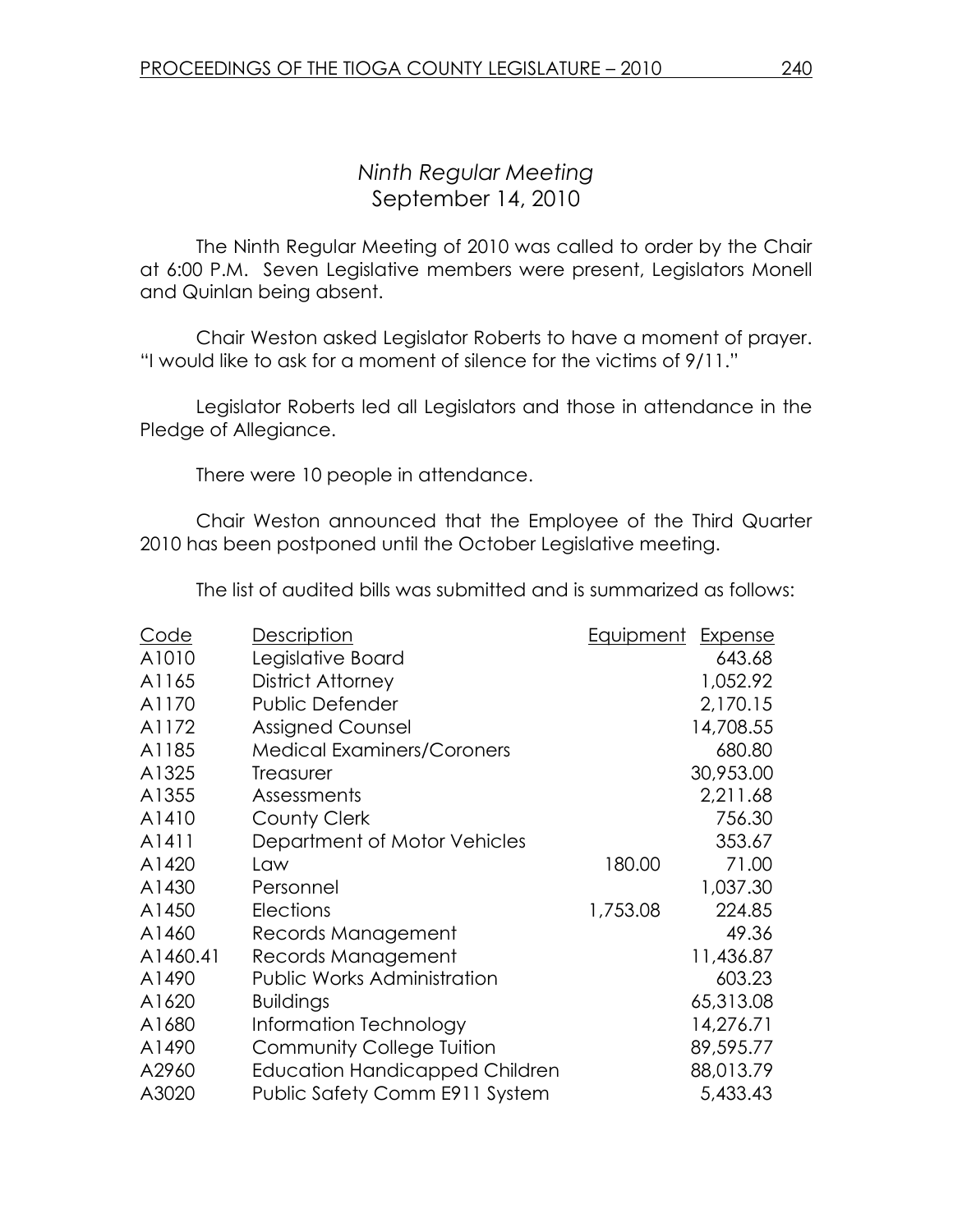| A3021                     | Enhanced E911                       |           | 264,412.73 |
|---------------------------|-------------------------------------|-----------|------------|
| A3110                     | <b>Sheriff</b>                      | 804.70    | 16,899.32  |
| A3140                     | Probation                           |           | 450.68     |
| A3142                     | Alternatives to Incarceration       |           | 835.45     |
| A3146                     | Sex Offender Program                |           | 8,766.67   |
| A3150                     | Jail                                |           | 43,029.31  |
| A3410                     | Fire                                | 361.80    | 2,160.46   |
| A3552                     | EMO Grant-SHSP C837970              | 4,967.95  |            |
| A3640                     | <b>Emergency Mgmt Office</b>        |           | 365.25     |
| A3641                     | <b>Emergency Mgmt Grant</b>         | 272.91    |            |
| A3991                     | Fire SH08-HM09-1009-EOO             | 64,990.00 |            |
| A4010                     | <b>Public Health Nursing</b>        |           | 32,005.16  |
| A4011                     | <b>Public Health Administration</b> |           | 3,963.06   |
| A4012                     | <b>Public Health Education</b>      |           | 37.00      |
| A4042                     | <b>Rabies Control</b>               |           | 2,363.46   |
| A4044                     | Early Intervention                  |           | 30,808.63  |
| A4047                     | Handicapped Education Admin         |           | 46.00      |
| A4053                     | Preventive/Primary Health Svcs      | 400.00    | 567.80     |
| A4054                     | <b>Preventive Dental Services</b>   |           | 766.36     |
| A4062                     | <b>Lead Poisoning Grant</b>         |           | 46.00      |
| A4064                     | <b>Managed Care-Dental Services</b> |           | 13,444.86  |
| A4070                     | Disease Control                     |           | 3,559.89   |
| A4090                     | <b>Environmental Health</b>         |           | 6,676.45   |
| A4210                     | Alcohol and Drug Services           |           | 4,984.05   |
| A4309                     | Mental Hygiene Co Admin             |           | 10,150.24  |
| A4310                     | <b>Mental Health Clinic</b>         |           | 49,740.38  |
| A4315                     | <b>Mental Retardation</b>           |           | 5,734.24   |
| A4320                     | <b>Crisis Intervention Services</b> |           | 7,059.48   |
| A4321                     | Intensive Case Management           |           | 2,859.09   |
| A6010                     | Social Services Administration      |           | 85,195.73  |
| A6422                     | Economic Development                |           | 481.92     |
| A6610                     | Sealer Weights/Measures             |           | 178.45     |
| A7310.41                  | Youth Programs, Refundable          |           | 1,119.43   |
| A8020                     | Planning                            |           | 113.39     |
| A9060                     | <b>Health Insurance</b>             |           | 1,537.34   |
| <b>SOLID WASTE FUND</b>   |                                     |           | 71,626.61  |
| <b>COUNTY ROAD FUND</b>   |                                     |           | 18,680.51  |
| <b>SPECIAL GRANT FUND</b> |                                     |           | 7,266.83   |
|                           | <b>CONSOLIDATED HEALTH FUND</b>     |           |            |
| <b>CAPITAL FUND</b>       |                                     |           | 342,669.68 |
| <b>WORKERS' COMP</b>      |                                     |           | 1,300.00   |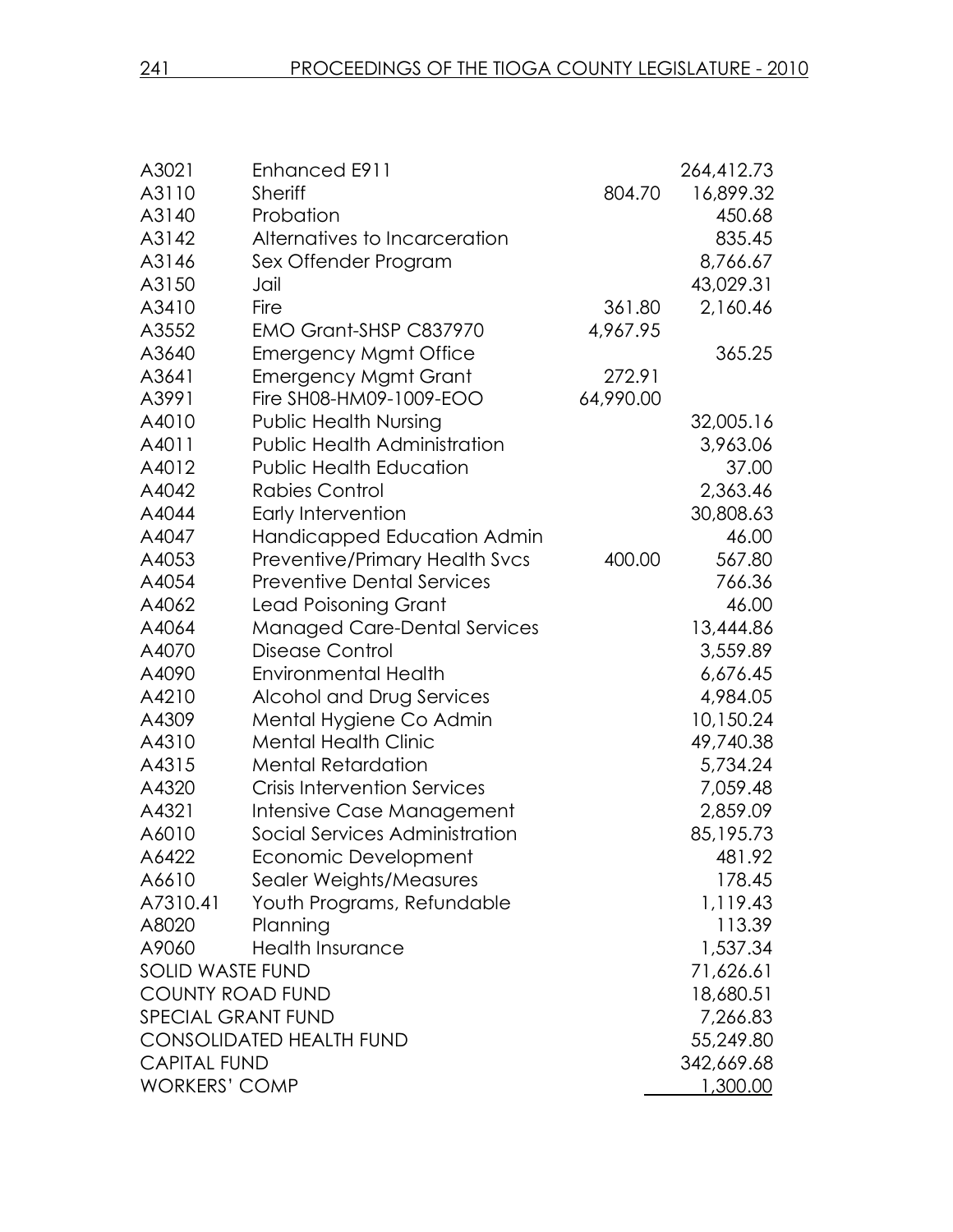## GRAND TOTAL \$ 1,500,468.29

Legislator Sullivan made a motion to approve the minutes of August 5, 10, and 19, 2010, seconded by Legislator McEwen, and carried.

 Chair Weston announced that the Standing Committees for 2010 have been revised.

|                                                                                   | Chairman          |                 |           |            |
|-----------------------------------------------------------------------------------|-------------------|-----------------|-----------|------------|
| 1. County Clerk,<br>Historian,<br><b>Real Property</b><br>Veterans/Elections,     | Monell            | Huttleston      | Quinlan   | Sauerbrey  |
| 2. Economic<br>Development/<br>Planning/Tourism/<br>Job Training &<br>Agriculture | Quinlan           | Roberts         | Sullivan  | McEwen     |
| 3. Finance/Legal &<br>Safety                                                      | <b>McEwen</b>     | All Legislators |           |            |
| 4. Information<br>Technology                                                      | Sullivan          | Monell          | Sauerbrey | McEwen     |
| 5. Legislative<br>Worksessions/<br>Legislative support                            | Weston            | All Legislators |           |            |
| 6. Health & Human<br>Services                                                     | <b>Huttleston</b> | Hollenbeck      | Quinlan   | Monell     |
| 7. Public Safety/<br>Probation & DWI                                              | Sauerbrey         | Huttleston      | Roberts   | McEwen     |
| 8. Public Works/<br>Capital Projects                                              | <b>Roberts</b>    | <b>VACANT</b>   | Sullivan  | Huttleston |
| 9. Personnel/ADA                                                                  | <b>Hollenbeck</b> | Sullivan        | Monell    | Sauerbrey  |

## STANDING COMMITTEES OF THE COUNTY LEGISLATURE OF THE COUNTY OF TIOGA FOR 2010

Committee meeting reports are on file in the Legislative Clerk's Office and may be procured there by any interested person.

 Legislator Sauerbrey made a motion to untable the following resolution tabled at the August Legislative meeting, seconded by Legislator Sullivan and carried.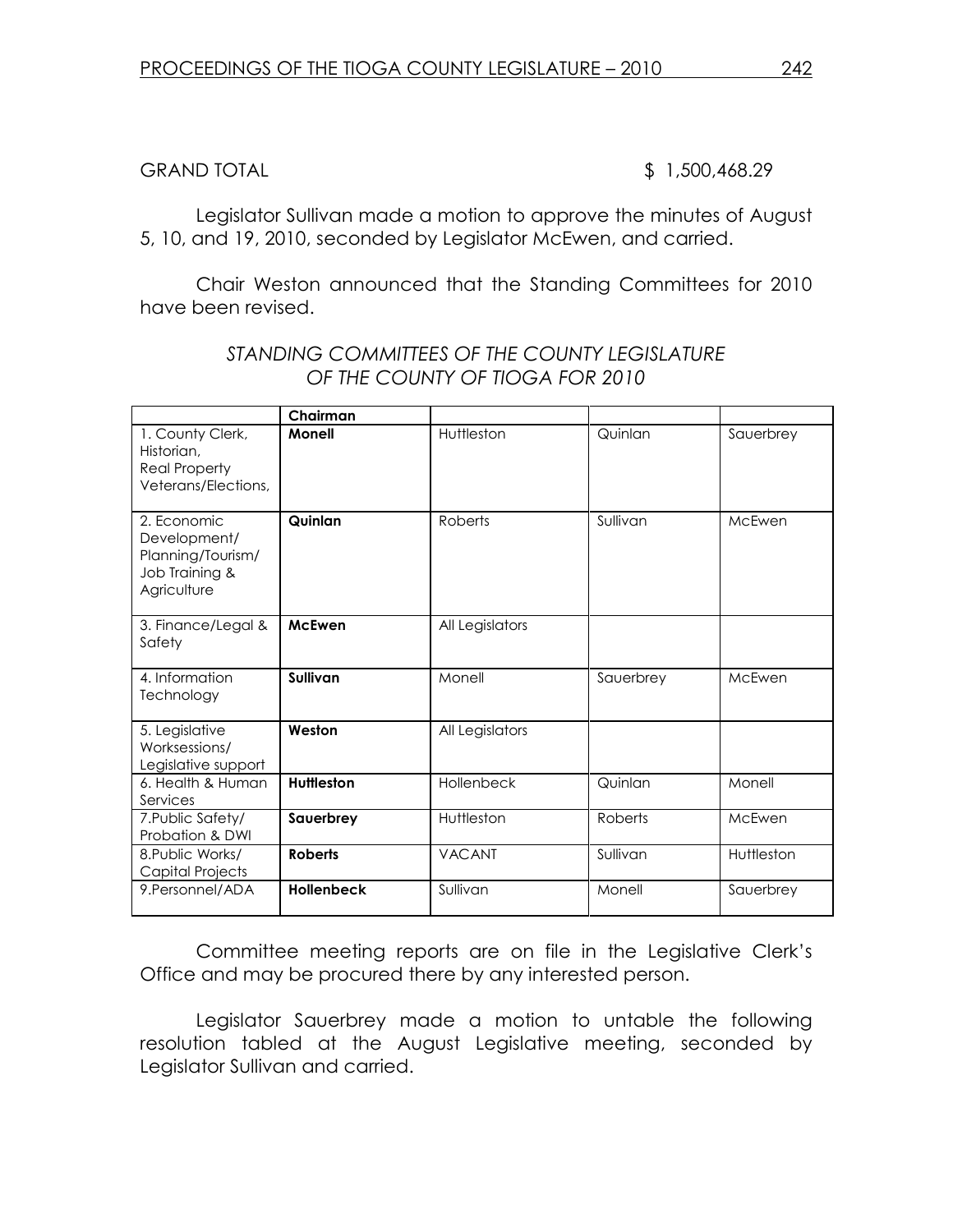REFERRED TO PERSONNEL COMMITTEE

RESOLUTION NO –10 AMEND COUNTY POLICY 3 SECTION IV ORIENTATION, EXIT INTERVIEWS, RECRUITMENT, RETIREMENT

 Adoption moved by Legislator Seconded by Legislator

WHEREAS: County Policy 3 currently includes in Section IV three tiers of retiree health insurance contributions; and

WHEREAS: Those three tiers are differentiated by the retiree's date of hire with Tioga County; and

WHEREAS: The latter tiers have been added for the purpose of limiting the County's costs in the future for providing retiree health insurance coverage; and

WHEREAS: The ever-increasing health insurance premiums have caused the Legislature to further evaluate the feasibility of providing health insurance to future retirees; therefore be it

RESOLVED: That County Policy 3 be amended to add a new Section IV.E, which shall read:

 "All employees hired, or rehired after a break in service longer than allowable by the applicable collective bargaining agreement or County Policy 44, on or after January 1, 2011 and all elected officials, including Legislators, taking office for the first time on or after January 1, 2011 shall not be eligible for health insurance, outlined in Sections A, B, C & D above, upon or at any time during retirement."

And be it further

RESOLVED: That the first sentence in Section IV.C shall be changed to read: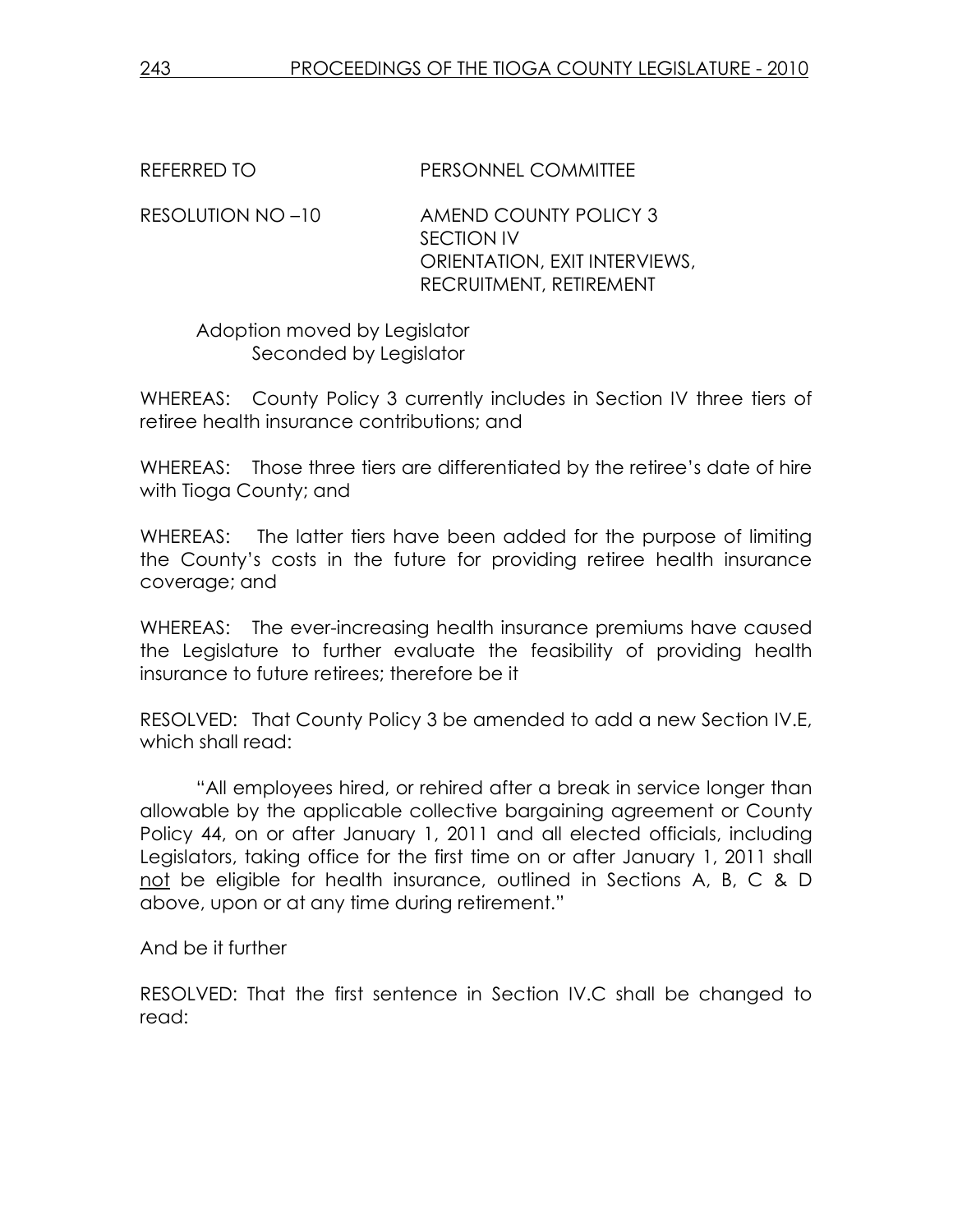"As to all employees hired, re-hired after a break in service longer than allowable by the applicable collective bargaining agreement or County Policy 44, on or after January 1, 2005, and for all elected officials, including Legislators, taking office for the first time on or after January 1, 2005, the policy shall be as follows:"

And be it further

RESOLVED: That the remainder of Policy 3 shall remain in full force and effect.

 Legislator Sauerbrey made a motion to amend the above resolution, seconded by Legislator Sullivan and Legislator Hollenbeck read the amendment as follows:

"An employee who retired prior to January 1, 2011 and carried health insurance into retirement who takes office or is rehired after January 1, 2011 shall be allowed to continue health insurance coverage as a retiree."

 On roll call vote on the above amendment, Legislators Roberts, Sauerbrey, Sullivan, Hollenbeck, Huttleston, McEwen, and Weston voting Aye, Legislators Monell and Quinlan being absent, and the amendment was carried.

The following resolution with amendment was offered:

| REFERRED TO          | PERSONNEL COMMITTEE                                                                                           |
|----------------------|---------------------------------------------------------------------------------------------------------------|
| RESOLUTION NO 178-10 | AMEND COUNTY POLICY 3<br><b>SECTION IV</b><br>ORIENTATION, EXIT INTERVIEWS,<br><b>RECRUITMENT, RETIREMENT</b> |

 Adoption moved by Legislator Sauerbrey, Seconded by Legislator Sullivan.

WHEREAS: County Policy 3 currently includes in Section IV three tiers of retiree health insurance contributions; and

WHEREAS: Those three tiers are differentiated by the retiree's date of hire with Tioga County; and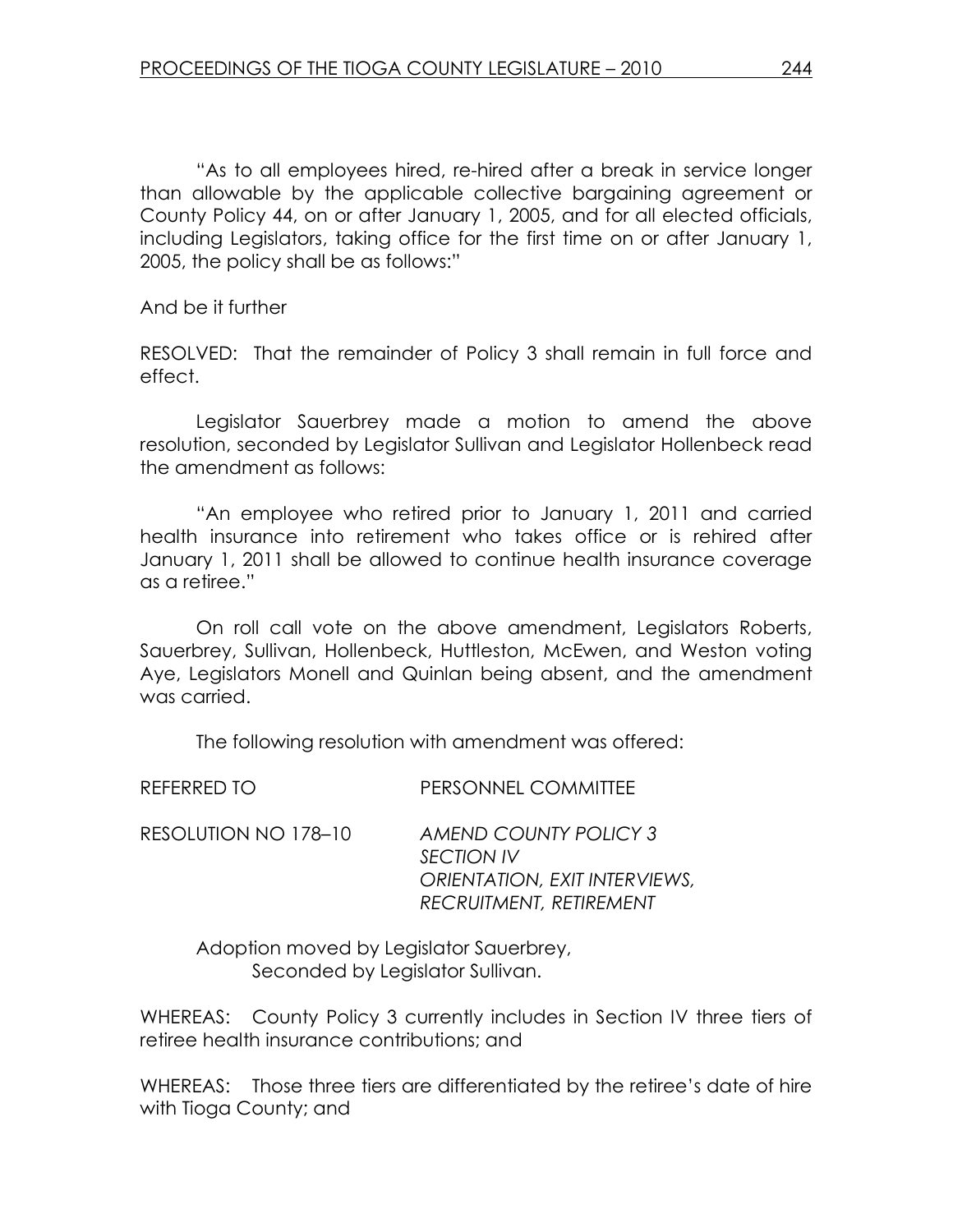WHEREAS: The latter tiers have been added for the purpose of limiting the County's costs in the future for providing retiree health insurance coverage; and

WHEREAS: The ever-increasing health insurance premiums have caused the Legislature to further evaluate the feasibility of providing health insurance to future retirees; therefore be it

RESOLVED: That County Policy 3 be amended to add a new Section IV.E, which shall read:

 "All employees hired, or rehired after a break in service longer than allowable by the applicable collective bargaining agreement or County Policy 44, on or after January 1, 2011 and all elected officials, including Legislators, taking office for the first time on or after January 1, 2011 shall not be eligible for health insurance, outlined in Sections A, B, C & D above, upon or at any time during retirement. An employee who retired prior to January 1, 2011 and carried health insurance into retirement who takes office or is rehired after January 1, 2011 shall be allowed to continue health insurance coverage as a retiree."

And be it further

RESOLVED: That the first sentence in Section IV.C shall be changed to read:

 "As to all employees hired, re-hired after a break in service longer than allowable by the applicable collective bargaining agreement or County Policy 44, on or after January 1, 2005, and for all elected officials, including Legislators, taking office for the first time on or after January 1, 2005, the policy shall be as follows:"

And be it further

RESOLVED: That the remainder of Policy 3 shall remain in full force and effect.

> Roll Call: Ayes 07 Noes 00 Absent 02 CARRIED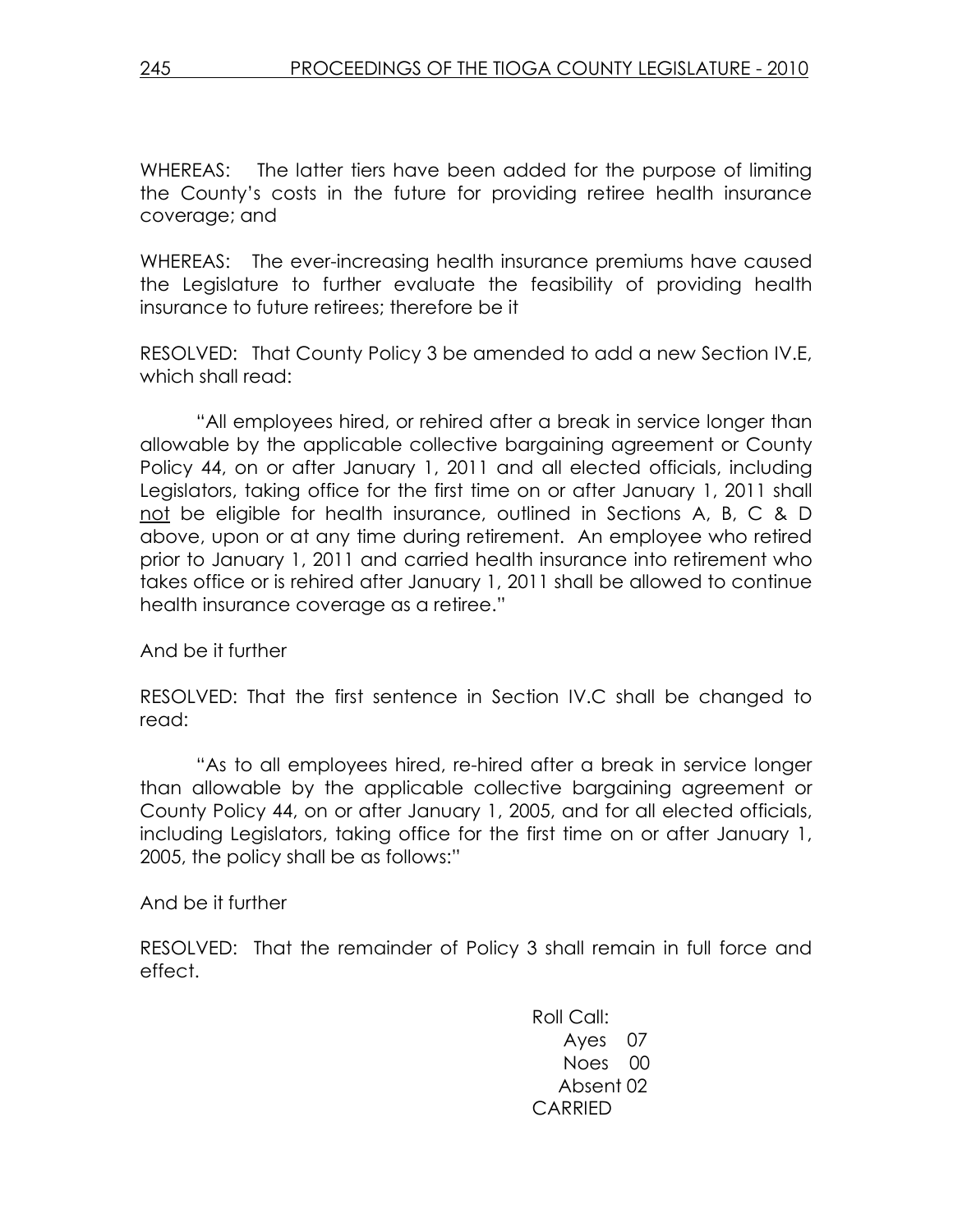Legislator Sauerbrey made a motion to untable the following resolution tabled at the August Legislative meeting, seconded by Legislator Sullivan and carried.

| REFERRED TO | PERSONNEL COMMITTEE |
|-------------|---------------------|
|             |                     |

RESOLUTION NO –10 AMEND RESOLUTION 176-94 AS AMENDED BY RESOLUTION 306-04 MEDICARE REIMBURSEMENT

 Adoption moved by Legislator Seconded by Legislator

WHEREAS: Resolution 176-94 established a practice of reimbursing employees and retirees age 65 and older for their Medicare Part B Premium; and

WHEREAS: Resolution 306-04 declared that the reimbursement would not be available for employees hired on or after January 1, 2005; and

WHEREAS: The Legislature has been forced by the current economy to consider all means of limiting costs; and

WHEREAS: The topic of Medicare Part B Reimbursement has been discussed for several months and various options considered; therefore be it

RESOLVED: That Resolution 176-94 as amended by Resolution 306-04 be amended to reflect the following for employees/retirees hired prior to 2005:

1. Spouses (of active employees hired prior to 2005) who are not eligible for Medicare Part B as of December 31, 2010 shall not be eligible for reimbursement at any time.

2. Retirees as of December 31, 2011 not yet age 65 shall be eligible upon turning age 65, but shall only be reimbursed \$110.50/month.

3. Employees who retire on or after January 1, 2012 shall not be eligible for any reimbursement, regardless of their date of hire.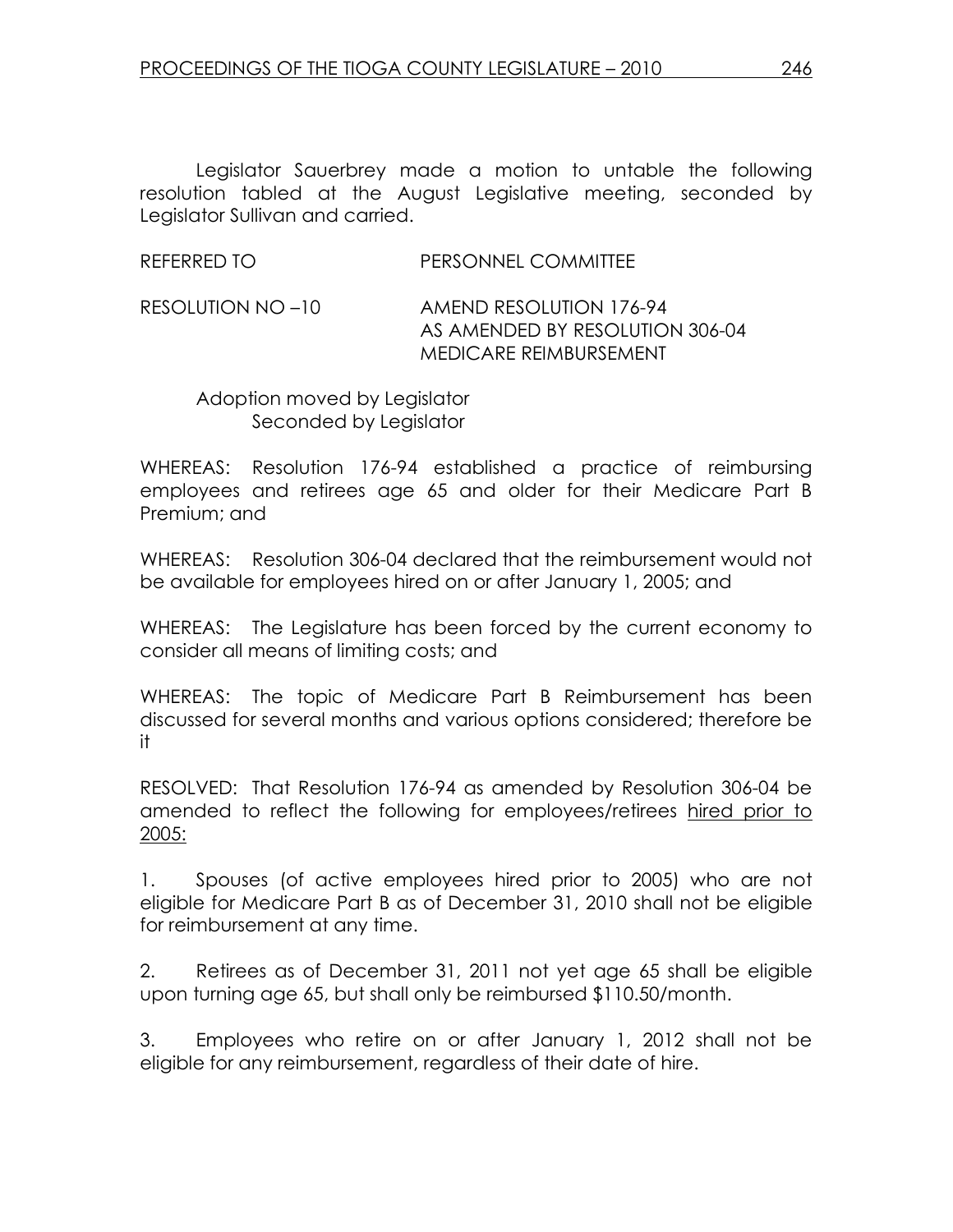4. Active employees (hired prior to 2005) who are not eligible for Medicare Part B as of December 31, 2010, shall not be eligible for reimbursement while employed for Tioga County.

5. The monthly amount to be reimbursed for all eligible recipients shall be capped at the 2010 rate.

And be it further

RESOLVED: That Resolution 306-04 shall remain in full force and effect.

Legislator Hollenbeck stated "the resolution is being withdrawn".

| <b>REFERRED TO:</b>   | <b>FINANCE COMMITTEE</b>                                                                              |
|-----------------------|-------------------------------------------------------------------------------------------------------|
| RESOLUTION NO. 179-10 | <b>BOND RESOLUTION</b><br>DATED SEPTEMBER 14, 2010<br><b>BOND RESOLUTION</b>                          |
|                       | <b>AUTHORIZING THE ISSUANCE</b><br>OF \$9,000,000 SERIAL BONDS OF THE<br>COUNTYOF TIOGA, NEW YORK, TO |
|                       | <b>PAY A PORTION OF THE COST OF</b><br><b>CERTAIN BRIDGE REPAIRS AT</b>                               |
|                       | <i>VARIOUS LOCATIONS THROUGHOUT</i><br>THE COUNTY                                                     |

 Adoption moved by Legislator McEwen, Seconded by Legislator Roberts.

WHEREAS: Tioga County (the "County") is a local agency pursuant to the New York State Environmental Quality Review Act ("SEQRA"), ECL Section 8-0101, et seq., and implementing regulations, 6 NYCRR Part 617 (the "Regulations"); and

WHEREAS: The County Legislature of the County now desires to authorize the financing of a capital project consisting of the reconstruction of certain bridges throughout the County, including Lockwood, Straits Corners, Halsey Valley Rd., Dean Creek Rd., Gridleyville, Gaskill Rd. and Sabin Rd., all to include related construction, demolition, renovations, site improvements, original furnishings, fixtures and equipment required for such purposes, architectural, inspection and engineering fees, and all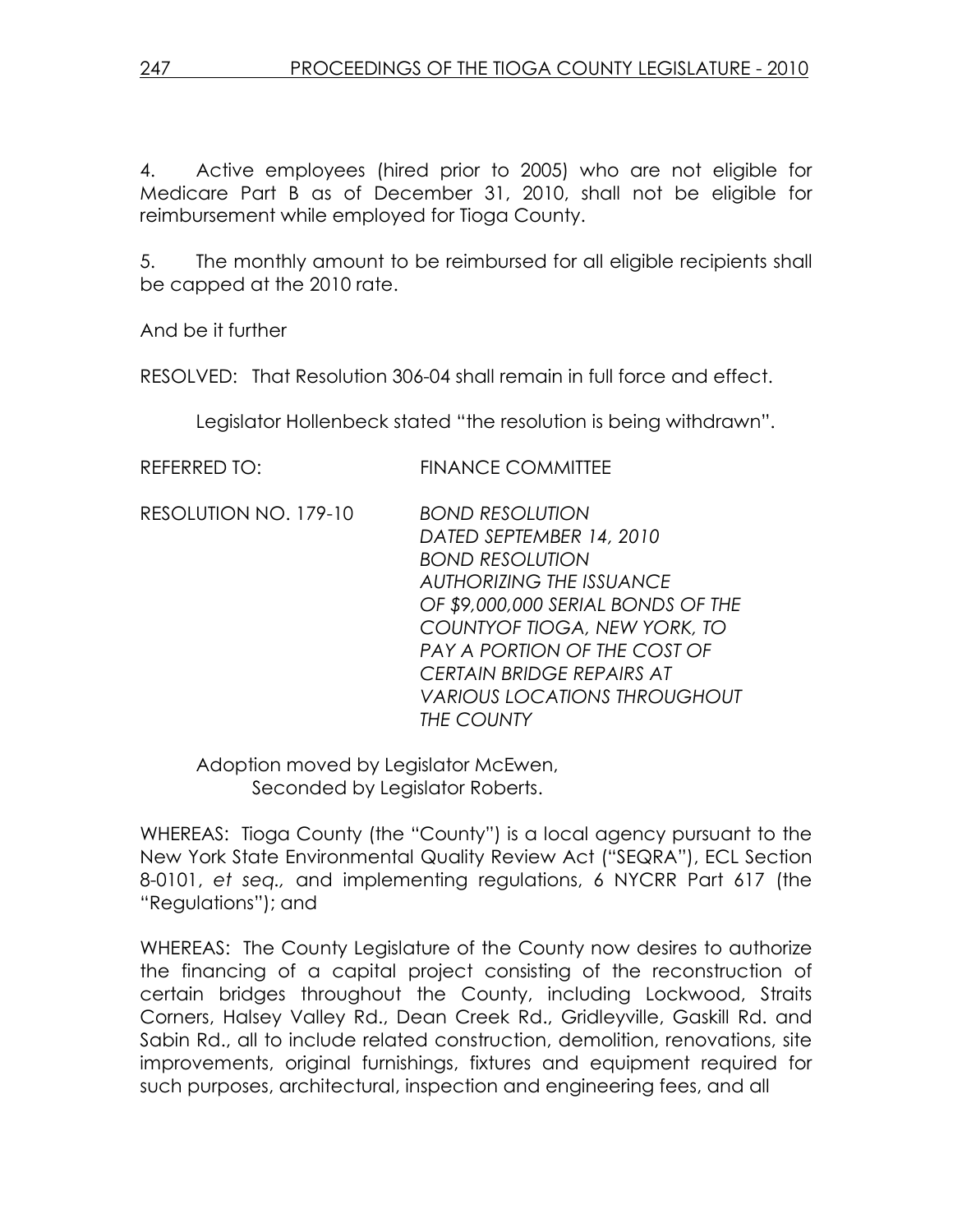other cost incidental to such work (collectively, the "Project"); now therefore be it

RESOLVED: By the County Legislature of the County of Tioga, New York, as follows:

Section 1. The County, having reviewed the impact of undertaking the Project, hereby determines that such action constitutes a "Type II Action" under the 6 NYCRR § 617.5(c)(1) and (2) of the Regulations and is not subject to review under SEQRA; and

Section 2. For the class of objects or purposes of paying a portion of the cost of the Project, there are hereby authorized to be issued \$9,000,000 serial bonds of the County of Tioga, New York, pursuant to the provisions of the Local Finance Law.

Section 3. It is hereby determined that the maximum estimated cost of the aforesaid class of objects or purposes is \$9,000,000 and that the plan for the financing thereof includes the issuance of serial bonds in the aggregate principal amount not to exceed \$9,000,000 to finance said Project, and the levy and collection of taxes on all the taxable real property in the County to pay the principal of said bonds and the interest thereon as the same shall become due and payable, subject to applicable amounts of any state or federal assistance available for such purpose or from any other source. It is hereby determined that the requirements of SEQRA have been met.

Section 4. It is hereby determined that the period of probable usefulness of the aforesaid class of objects or purposes is twenty years under subdivision 10 of paragraph a. of Section 11.00 of the Local Finance Law. It is hereby further determined that the maximum maturity of the serial bonds herein authorized will exceed five years.

Section 5. Subject to the provisions of the Local Finance Law, the power to authorize the issuance of and to sell bond anticipation notes in anticipation of the issuance and sale of the serial bonds herein authorized, including renewals of such notes, is hereby delegated to the County Treasurer, the chief fiscal officer. Such notes shall be of such terms, form and contents, and shall be sold in such manner, as may be prescribed by said County Treasurer, consistent with the provisions of the Local Finance Law.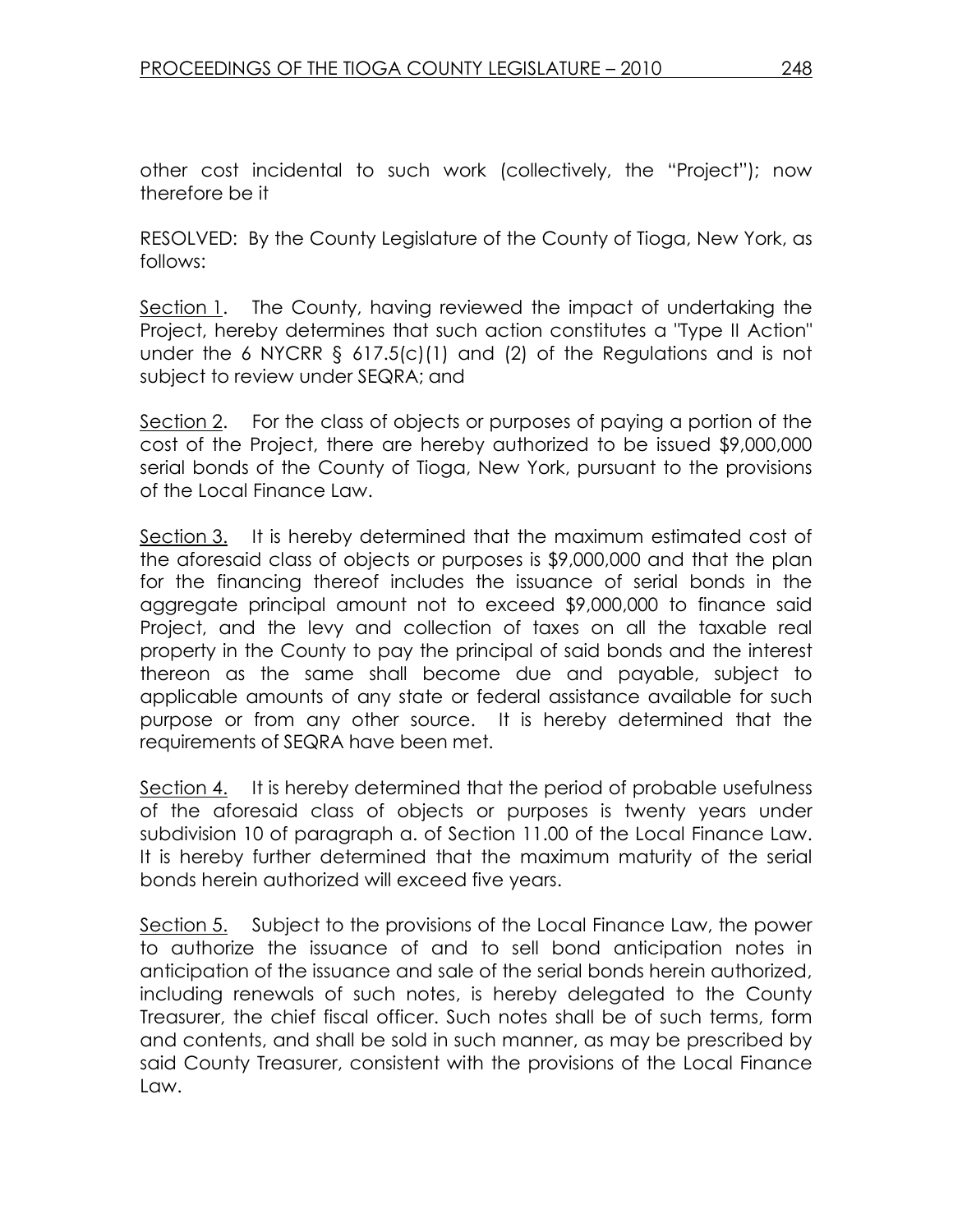Section 6. The faith and credit of said County of Tioga, New York, are hereby irrevocably pledged for the payment of the principal of and interest on such bonds as the same respectively become due and payable. An annual appropriation shall be made in each year sufficient to pay the principal of and interest on such bonds becoming due and payable in such year. There shall annually be levied on all the taxable real property of said County a tax sufficient to pay the principal of and interest on such bonds as the same become due and payable.

Section 7. Such bonds shall be in fully registered form and shall be signed in the name of the County of Tioga, New York, by the manual or facsimile signature of the County Treasurer and a facsimile of its corporate seal shall be imprinted or impressed thereon and may be attested by the manual or facsimile signature of the County Clerk.

Section 8. The powers and duties of advertising such bonds for sale, conducting the sale and awarding the bonds, are hereby delegated to the County Treasurer, who shall advertise such bonds for sale, conduct the sale, and award the bonds in such manner as he or she shall deem best for the interests of the County; provided, however, that in the exercise of these delegated powers, he or she shall comply fully with the provisions of the Local Finance Law and any order or rule of the State Comptroller applicable to the sale of municipal bonds. The receipt of the County Treasurer shall be a full acquittance to the purchaser of such bonds, who shall not be obliged to see to the application of the purchase money.

Section 9. All other matters, except as provided herein relating to such bonds including determining whether to issue such bonds having substantially level or declining annual debt service and all matters related thereto, prescribing whether manual or facsimile signatures shall appear on said bonds, prescribing the method for the recording of ownership of said bonds, appointing the fiscal agent or agents for said bonds, providing for the printing and delivery of said bonds (and if said bonds are to be executed in the name of the County by the facsimile signature of the County Treasurer, providing for the manual countersignature of a fiscal agent or of a designated official of the County), the date, denominations, maturities and interest payment dates, place or places of payment, and also including the consolidation with other issues, shall be determined by the County Treasurer. It is hereby determined that it is to the financial advantage of the County not to impose and collect from registered owners of such serial bonds any charges for mailing, shipping and insuring bonds transferred or exchanged by the fiscal agent, and, accordingly,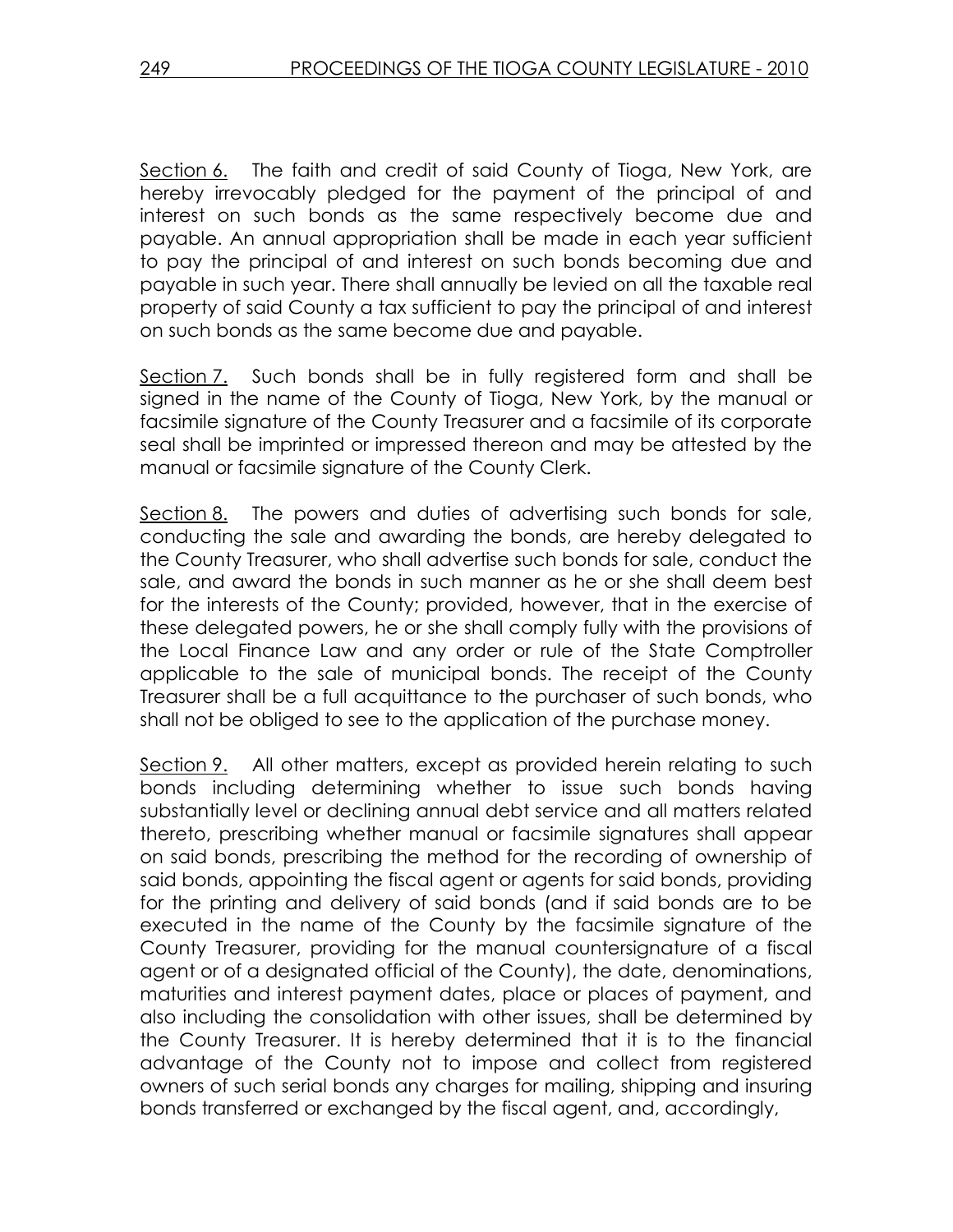pursuant to paragraph c of Section 70.00 of the Local Finance Law, no such charges shall be so collected by the fiscal agent. Such bonds shall contain substantially the recital of validity clause provided for in section 52.00 of the Local Finance Law and shall otherwise be in such form and contain such recitals in addition to those required by section 52.00 of the Local Finance Law, as the County Treasurer shall determine.

Section 10. The temporary use of available funds of the County, not immediately required for the purpose or purposes for which the same were borrowed, raised or otherwise created, is hereby authorized pursuant to Section 165.10 of the Local Finance Law, for the capital purposes described in Section 2 of this resolution. The reasonably expected source of funds to be used to initially pay for the expenditures authorized by Section 3 of this resolution shall be from the County's General Fund. It is intended that the County shall then reimburse expenditures from the General Fund with the proceeds of the bonds and bond anticipation notes authorized by this resolution and that the interest payable on the bonds and any bond anticipation notes issued in anticipation of such bonds shall be excludable from gross income for federal income tax purposes. This resolution is intended to constitute the declaration of the County's "official intent" within the meaning of Treasury Regulation Section 1.150-2 to reimburse the expenditures authorized by this resolution with the proceeds of the bonds and bond anticipation notes authorized herein. Other than as specified in this resolution, no monies are reasonably expected to be, received, allocated on a longterm basis, or otherwise set aside with respect to the permanent funding of the objects or purposes described herein.

Section 11. The validity of such bonds and bond anticipation notes may be contested only if:

- 1) Such obligations are authorized for an object or purpose for which said County is not authorized to expend money, or
- 2) The provisions of law which should be complied with at the date of publication of this resolution are not substantially complied with, and an action, suit or proceeding contesting such validity is commenced within twenty days after the date of such publication, or
- 3) Such obligations are authorized in violation of the provisions of the Constitution.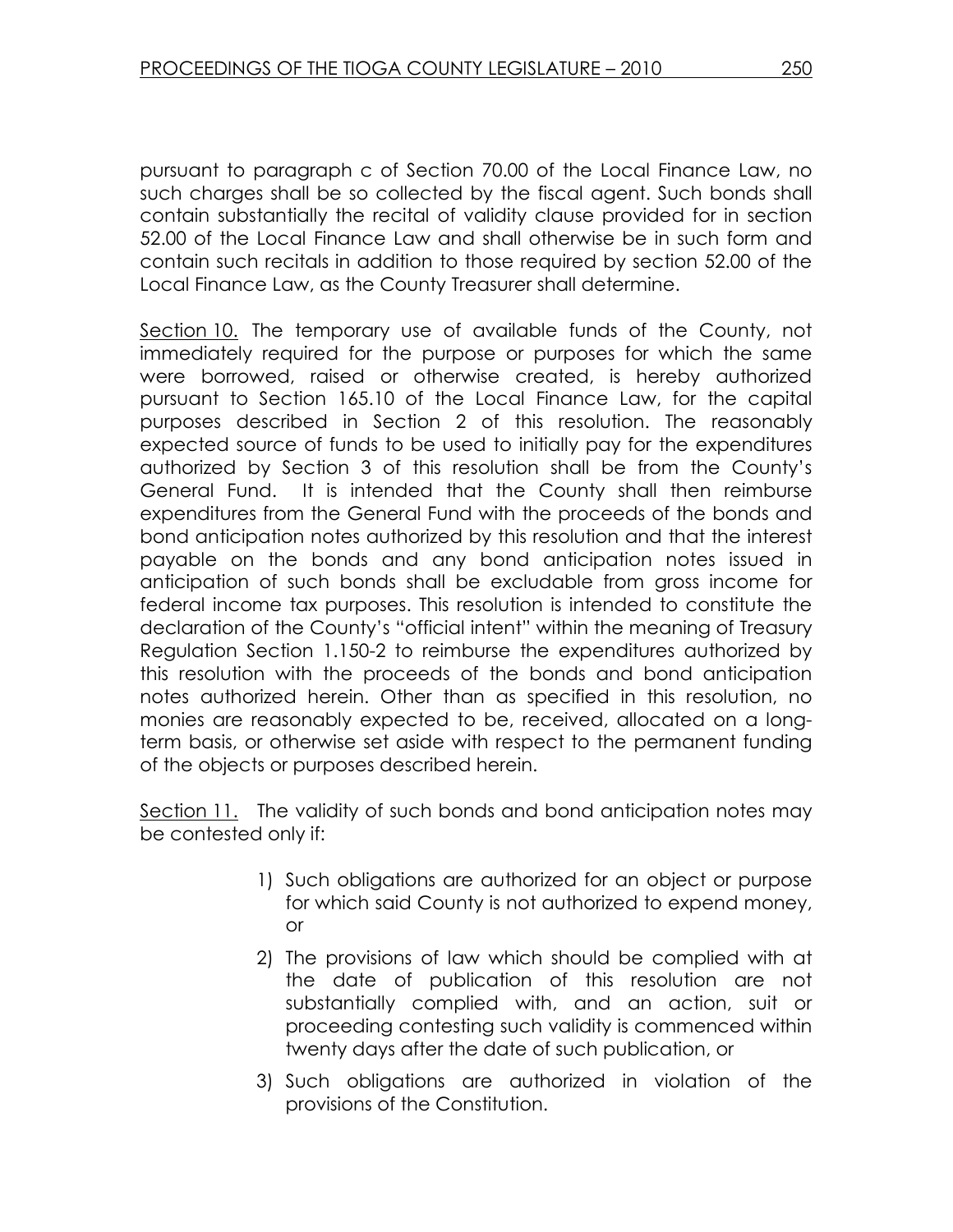Section 12. This resolution, which takes effect immediately, shall be published in full in the Tioga County Courier and the Morning Times, the official newspapers of said County, together with a notice of the Clerk of the County Legislature in substantially the form provided in Section 81.00 of the Local Finance Law.

#### DISCUSSION:

 Legislator McEwen spoke. "That although nothing is forever perfect in this world, that it is the intent of the Legislature to pay for these bond payments out of the capital sales tax that was imposed when we put in the Public Safety Building, and hopefully that way we can keep it away from property taxes."

 On roll call vote on the above resolution, Legislators Roberts, Sauerbrey, Sullivan, Hollenbeck, Huttleston, McEwen, and Weston voting Aye, Legislators Monell and Quinlan being absent, and the resolution was adopted.

REFERRED TO: FINANCE/LEGAL COMMITTEE

RESOLUTI0N NO. 180-10 AUTHORIZE THE SALE OF RONALD DECIBUS PROPERTY LOCATED IN THE TOWN OF RICHFORD TO LOUIS J. DECIBUS OR HIS ASSIGNS

Adoption moved by Legislator McEwen, Seconded by Legislator Sullivan.

WHEREAS: Property located in the Town of Richford, assessed to Ronald Decibus, identified as Tax Map number 14.00-1-22.10, parcel number 346 owes 2008, 2009 and 2010 taxes and is past the last date of redemption; and

WHEREAS: The County has been approached by Louis J. Decibus, who has made an offer to purchase the property for \$800.00, "as is", thereby placing the property back on the tax rolls; be it therefore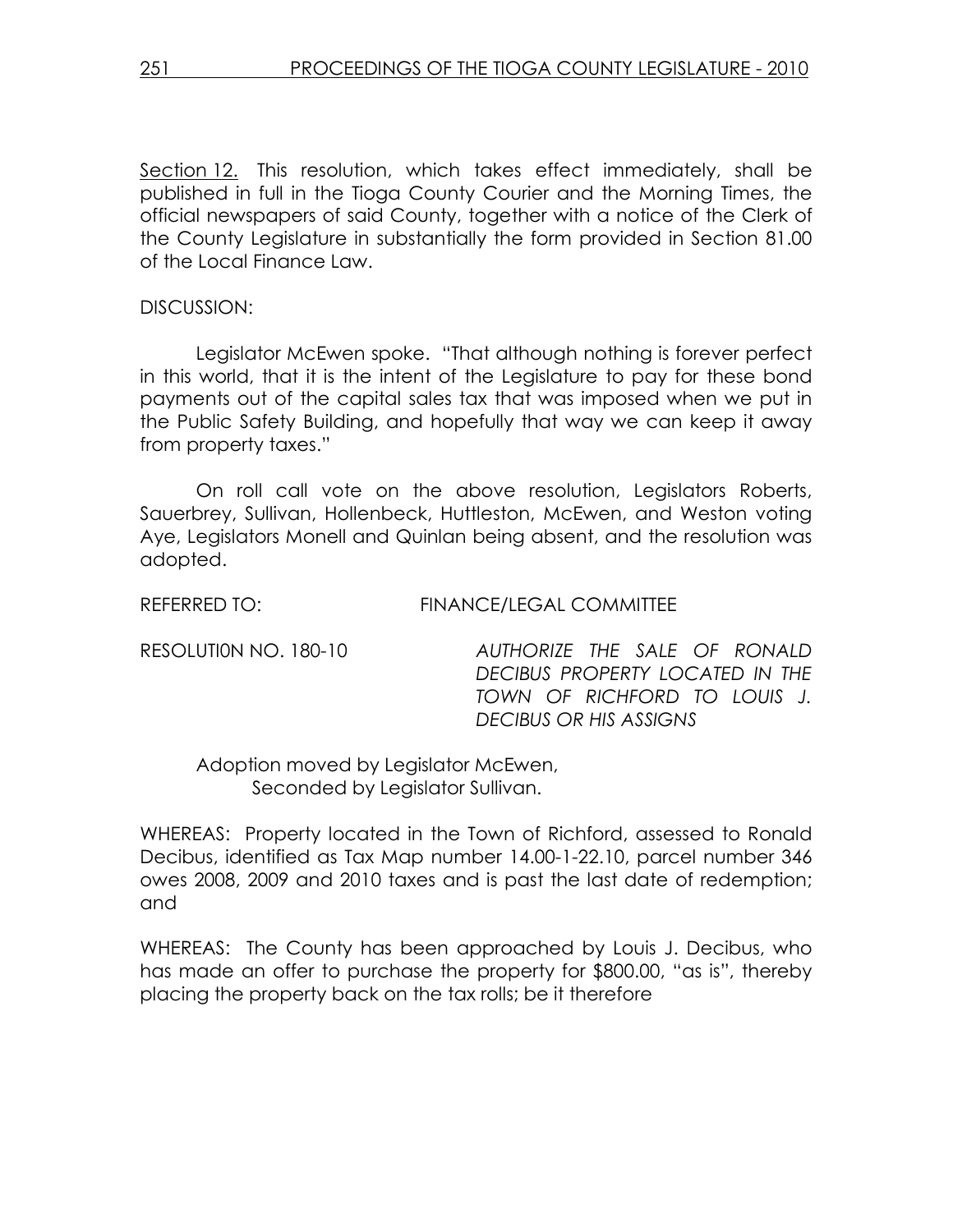RESOLVED: That the Chair of the Tioga County Legislature be and hereby is authorized to sign and record on receipt of \$800.00 and recording costs, a Quit Claim Deed conveying the property assessed to Ronald Decibus, located in the, Town of Richford, identified on the Town of Richford Tax Map as number 14.00-1-22.10, parcel number 346, to Louis J. Decibus or his assigns.

> Roll Call: Ayes 07 Noes 00 Absent 02 CARRIED

REFERRED TO: ED&P COMMITTEE JOB TRAINING COMMITTEE

RESOLUTION NO. 181-10 AMEND TIOGA EMPLOYMENT CENTER BUDGET

 Adoption moved by Legislator Roberts, seconded by Legislator Sullivan.

WHEREAS: The Tioga Employment Center, as part of the Broome-Tioga Workforce New York for employment and training services, is funded under the federal Workforce Investment Act; and

WHEREAS: The Tioga Employment Center receives funding in July of each year; and

WHEREAS: The Tioga Employment Center county budget may require amending after July to accurately reflect the actual funding available; and

WHEREAS: The Tioga Employment Center carried in additional funding from Program Year 2009 in the amount of \$76,113; therefore be it

RESOLVED: That the Tioga Employment Center budget be amended as follows:

From: CD4791 – Federal Aid-Federal Employment Program \$76,113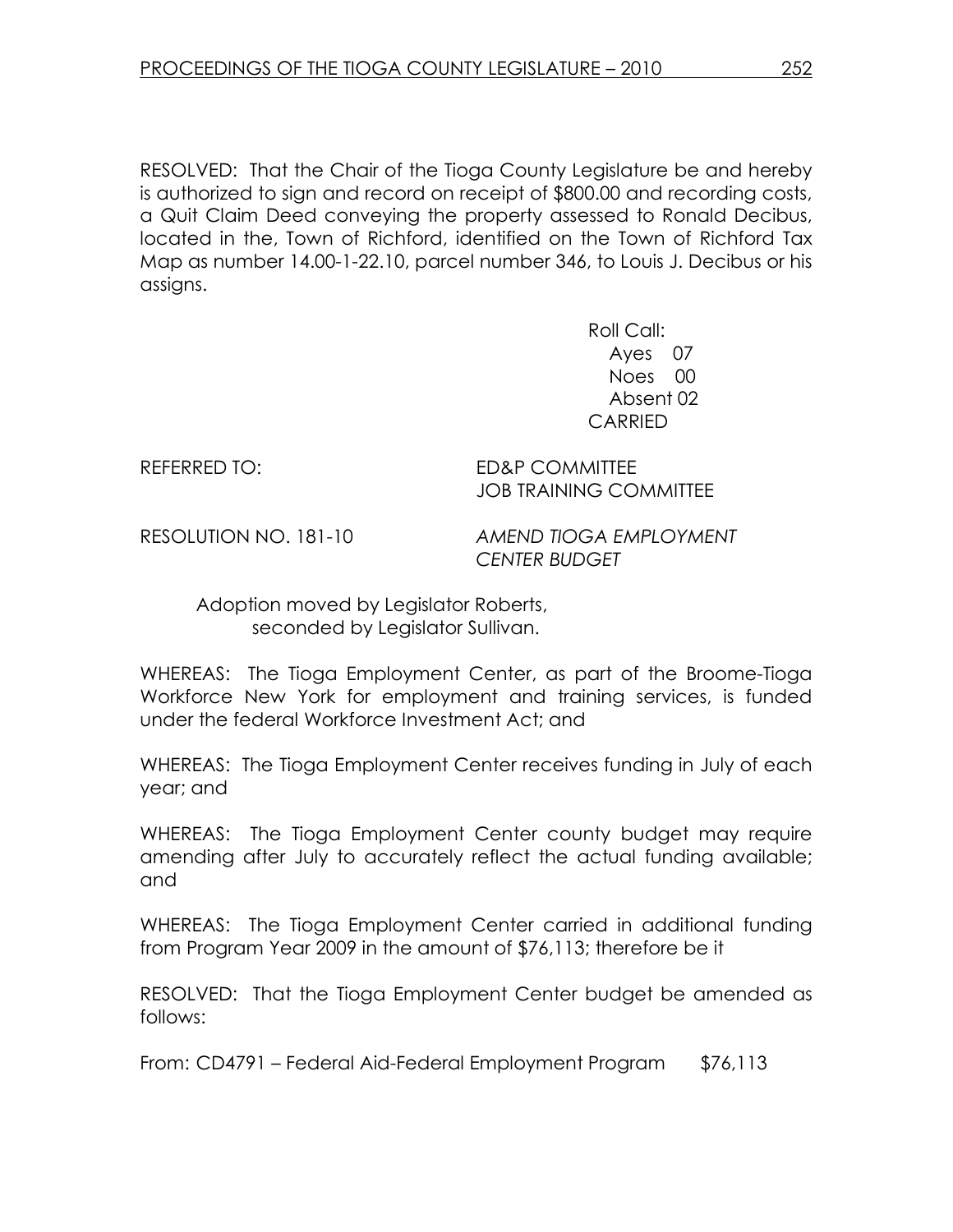To: CD6293.40- Federal Employment Program in the following accounts: - 130 Contracts: \$26,113

- 190 Education Reimbursements: \$50,000

Roll Call: Ayes 07 Noes 00 Absent 02 CARRIED

## REFERRED TO: ED&P COMMITTEE

RESOLUTION NO. 182-10 AUTHORIZE ACCEPTANCE OF A \$471,143.00 2010 NEW YORK MAIN STREET PROGRAM GRANT FOR THE OWEGO HISTORIC DOWNTOWN PROGRAM

 Adoption moved by Legislator Roberts, Seconded by Legislator Sullivan.

WHEREAS: The New York State Housing Trust Fund Corporation's Office of Community Renewal (OCR) through the New York State Main Street Program has approved the award to Tioga County in the amount of \$471,143.00 for the Owego Historic Downtown Program; and

WHEREAS: This grant has been approved for funding for \$400,000 in interior and exterior renovations, \$41,143.00 in Streetscape Enhancements and \$30,000 in Administrative funding for the approved Owego Historic Downtown Program; and

WHEREAS: The Village of Owego and Tioga County supports the revitalization of commercial and residential uses that make up the downtown or "main street" areas of the county; and

WHEREAS: The Village of Owego supports this program through the approved Resolution #021; and

WHEREAS: The Tioga County Legislature approved the application and administration of this grant through Resolution #77-10; therefore be it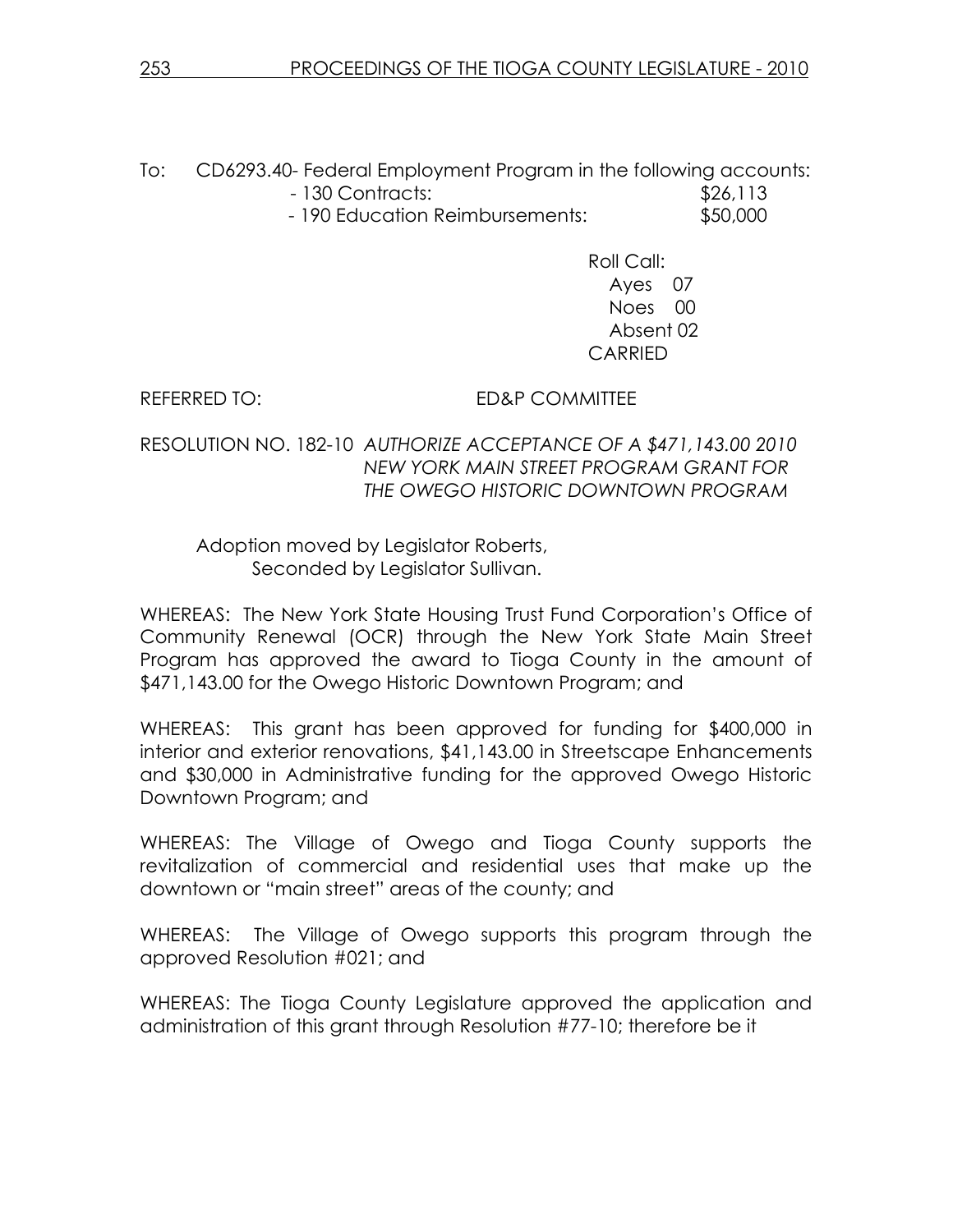RESOLVED: That the Tioga County Legislative Chair is authorized to sign any and all documents related to this grant and that the Tioga County Legislature hereby authorizes the acceptance of said grant and authorizes the following fund transfers:

|  | From: CE3990/2010 New York Main Street Program | \$471,143.00 |
|--|------------------------------------------------|--------------|
|  |                                                |              |

To: CE8510.40-487/2010 New York Main Street Program \$471,143.00

 Roll Call: Ayes 07 Noes 00 Absent 02 CARRIED

REFERRED TO: PUBLIC WORKS

RESOLUTION NO. 183-10 AWARD DESIGN & INSPECTION CONTRACT TO DELTA ENGINEERS FOR FINAL COURT HOUSE REPAIRS

 Adoption moved by Legislator Roberts, seconded by Legislator Sullivan.

WHEREAS: A structural deficiency was discovered at the Tioga County Court House in August: and

WHEREAS: The Court House was closed as a precaution and temporary repairs were made so the Court House could be reopened and operational; and

WHEREAS: Permanent repairs are necessary to correct the problem; therefore be it

RESOLVED: That the Tioga County Legislature award the design and inspection contract to Delta Engineers, Endwell, NY 13760 in the amount of \$17,500 to be paid out of Buildings Capital Account H1620.21 use code 988.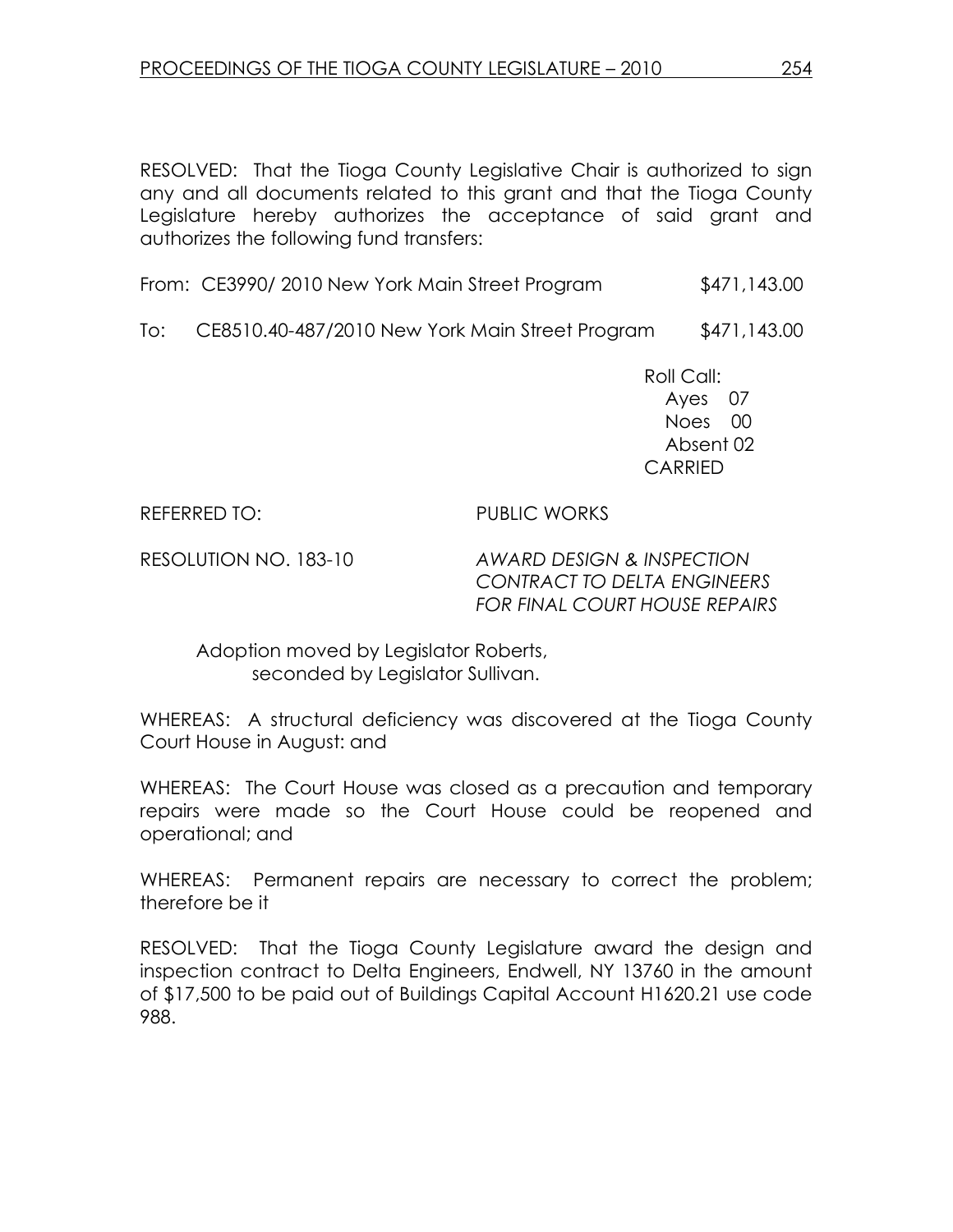Roll Call: Ayes 07 Noes 00 Absent 02 CARRIED

REFERRED TO: PERSONNEL COMMITTEE

RESOLUTION NO. 184–10 AMEND COUNTY POLICY 44: NON-UNION BENEFITS (Updates to Retirement and Insurance)

## Adoption moved by Legislator Seconded by Legislator

WHEREAS: Section 4 – Retirement and Section 5 – Health & Dental Insurance of Policy 44 Non-Union Benefits Policy need to be updated as a result of the addition of Tier 5 to the NYS Retirement System; and

WHEREAS: Section 5 – Health & Dental Insurance of Policy 44 Non-Union Benefits Policy also needs to be updated as a result of Excellus Blue Cross Blue Shield changing the Traditional Indemnity to Classic Blue; therefore be it

RESOLVED: That County Policy 44: Non Union Benefits, Section 4 – Retirement is hereby amended to read:

All non-union salaried employees are eligible to become members of the NYS Employee's Retirement System. Most full-time employees are required to join. Membership for part-time employees may be optional.

Retirement eligibility criteria varies by Tier, as do the benefits. Detailed information about each Tier is available from the Personnel Office.

And be it further

RESOLVED: That County Policy 44: Non-Union Benefits, Section 5 – Health & Dental Insurance is hereby amended to read: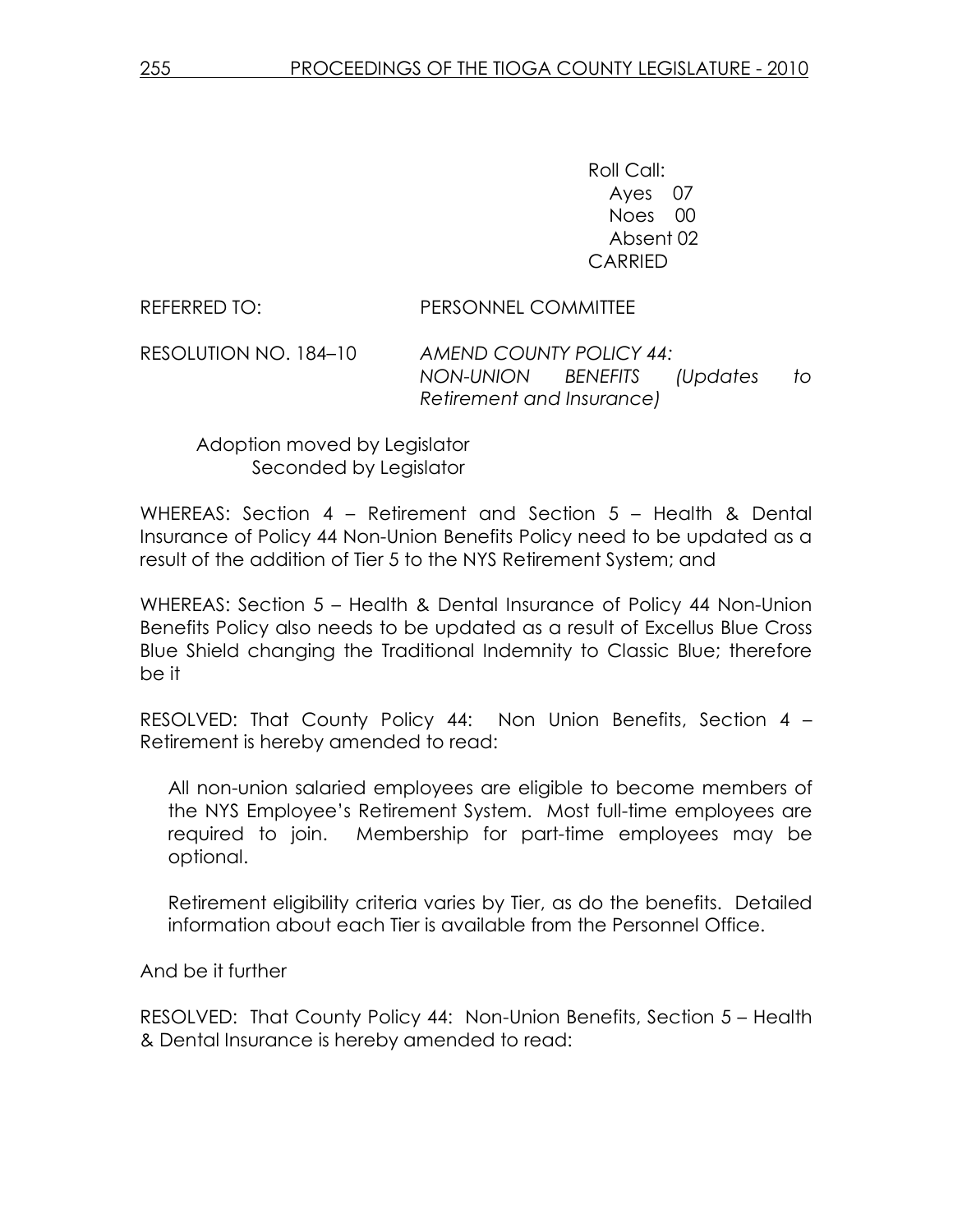Tioga County currently provides health insurance through Excellus Blue Cross/Blue Shield of Central New York Classic Blue Regionwide Plan, but maintains the right to change providers at will. In addition to the Classic Blue Regionwide Plan, effective May 1, 2005, all current Nonunion staff who are insurance eligible shall have the option to change to PPO Option H-Split. All new hires as of May 1, 2005, will only have the option to enroll in the PPO Option H-Split.

### EFFECTIVE 01/01/2009

| Annual Salary*:               | Individual Classic Blue: | Family Classic Blue: Indiv PPO: |            | Family PPO: |  |
|-------------------------------|--------------------------|---------------------------------|------------|-------------|--|
| $$0-29,999$                   | \$20/paycheck            | \$30/paycheck                   | \$10/payck | \$20/payck  |  |
| \$30,000-59,999               | \$40/paycheck            | \$50/paycheck                   | \$15/payck | \$30/payck  |  |
| \$60,000 & over \$50/paycheck |                          | \$70/paycheck                   | \$25/payck | \$40/payck  |  |
| *exclusive of any stipend     |                          |                                 |            |             |  |

Part-time Attorneys per paycheck contributions:

| Date of Hire                                                 | Individual Classic Blue | <b>Family Classic Blue</b> | Indiv PPO  | Family PPO |  |
|--------------------------------------------------------------|-------------------------|----------------------------|------------|------------|--|
| Prior to 1/1/95                                              | \$50/paycheck           | \$65/paycheck              | \$30/payck | \$45/payck |  |
| On or after 1/1/95* \$60/paycheck                            |                         | \$130/paycheck             | \$40/payck | \$85/payck |  |
| *All part-time Assistant District Attorneys in this category |                         |                            |            |            |  |

Effective January 1, 2010 All Legislators enrolled in the County's Classic Blue health insurance shall contribute \$30 per month for individual coverage or \$40 per month for family coverage. Legislators enrolled in the PPO Plan shall contribute \$15 per month for Individual coverage or \$30 per month for Family coverage.

A prescription card is included in the medical plans and requires employees to pay \$5 for generic drugs, \$15 for common brand name drugs, or \$30 for new brand name drugs. Effective June 1, 2010 under the Classic Blue plan all 90 day supplies of prescriptions will be charged three times the copay at retail pharmacies and one copay through Excellus mail order pharmacy. Some exceptions may be required by NYS regulations and Excellus Blue Cross/Blue Shield. Drug categorization to be determined by Excellus Blue Cross/Blue Shield. Blue Cross/Blue Shield's "Gap Pricing" shall be in effect for all prescriptions.

Effective June 1, 2010 the annual deductible for all enrollees in the Classic Blue health insurance shall be \$100 per person, up to a maximum of \$300 for a family plan; and be it further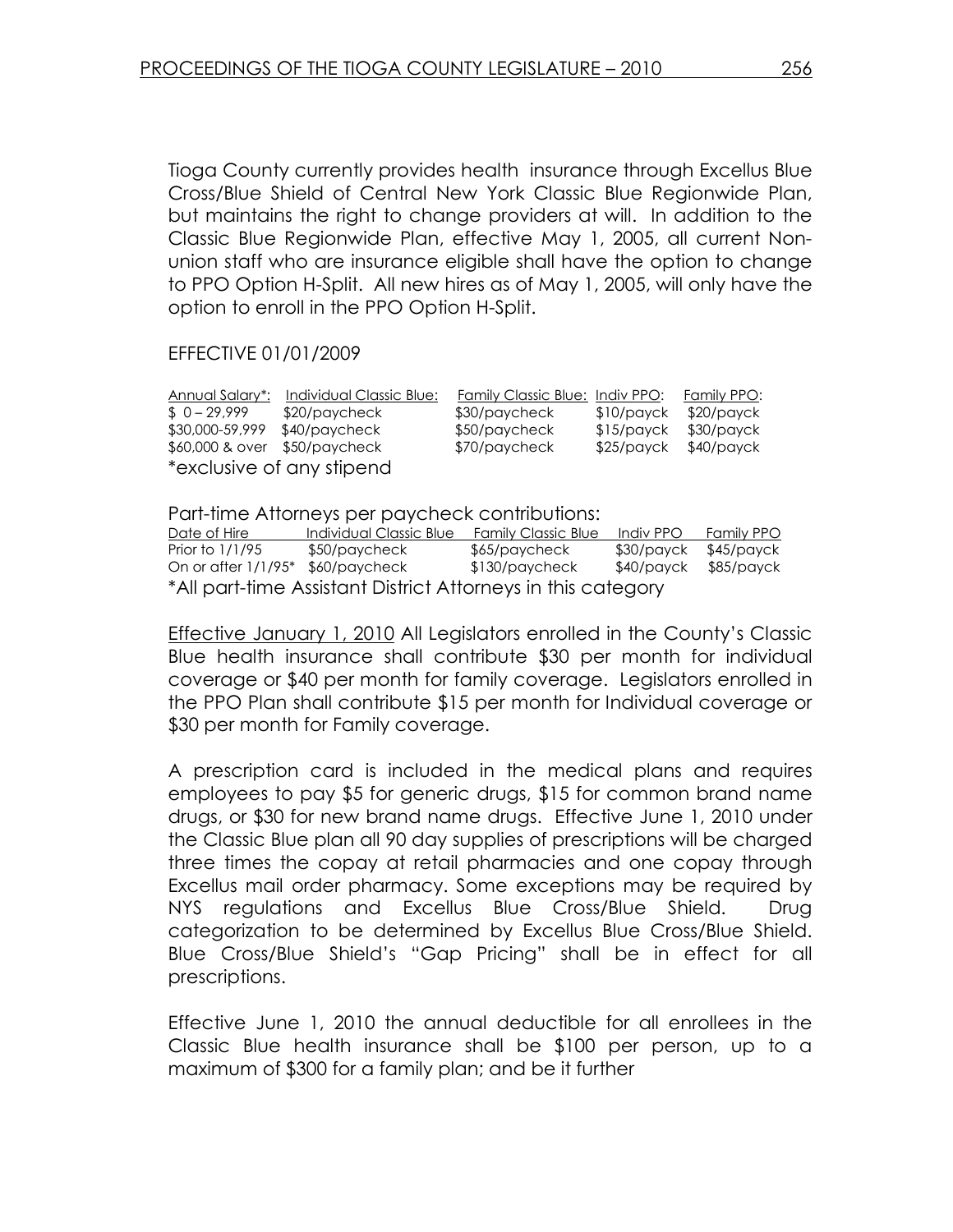RESOLVED: That the remainder of Policy 44 shall remain in full force and effect.

> Roll Call: Ayes 07 Noes 00 Absent 02 CARRIED

REFERRED TO: PERSONNEL COMMITTEE RESOLUTION NO. –10 AMEND COUNTY POLICY 44: NON-UNION BENEFITS (PPO Mail order)

 Adoption moved by Legislator Sauerbrey, Seconded by Legislator Sullivan.

WHEREAS: The Tioga County Legislature is looking at ways to reduce costs; and

WHEREAS: Excellus Blue Cross Blue Shield currently offers a prescription mail order option for long term maintenance medications; and

WHEREAS: Prescriptions filled through mail order cost the health insurance program less money; therefore be it

RESOLVED: That County Policy 44: Non-Union Benefits, Section 5 – Health & Dental Insurance is hereby amended to read:

A prescription card is included in the medical plans and requires employees to pay \$5 for generic drugs, \$15 for common brand name drugs, or \$30 for new brand name drugs. Effective June 1, 2010 under the Classic Blue plan and effective January 1, 2011 under the PPO Option H-split plan all 90 day supplies of prescriptions will be charged three times the copay at retail pharmacies and one copay through Excellus mail order pharmacy. Some exceptions may be required by NYS regulations and Excellus Blue Cross/Blue Shield. Drug categorization to be determined by Excellus Blue Cross/Blue Shield. Blue Cross/Blue Shield's "Gap Pricing" shall be in effect for all prescriptions.

And be it further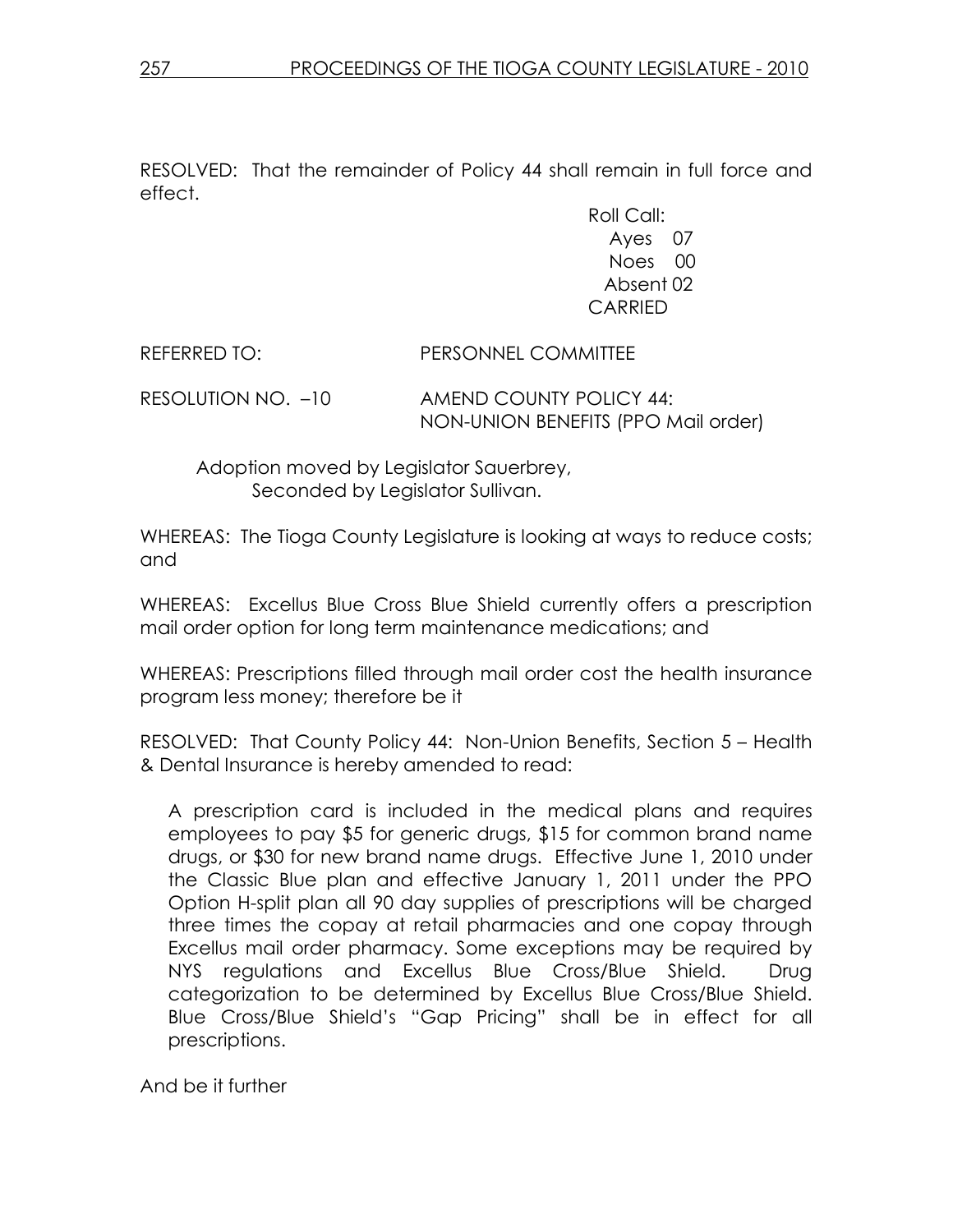RESOLVED: That the remainder of Policy 44 shall remain in full force and effect.

 On roll call vote on the above resolution, Legislators Roberts, Sauerbrey and Sullivan voting Aye, Legislators Hollenbeck, Huttleston, McEwen, and Weston voting no, Legislators Monell and Quinlan being absent, and the resolution failed.

REFERRED TO **PERSONNEL COMMITTEE** 

RESOLUTION NO 185–10 AMEND RESOLUTION 50-94 AS AMENDED BY RESOLUTION 361-01, AS AMENDED BY RESOLUTION 260-09 RETIREE HEALTH INSURANCE CONTRIBUTIONS (PPO mail order)

 Adoption moved by Legislator Sullivan, Seconded by Legislator Sauerbrey.

WHEREAS: Resolution 50-94 established health insurance contribution rates for retirees at \$5.00 or \$7.50 per month; and

WHEREAS: Resolution 361-01 increased those rates to \$10.00 or \$15.00 per month; and

WHEREAS: Resolution 260-09 increased the monthly contributions of retirees toward health insurance by \$10 per month to \$20 or \$25, effective January, 2010; and

WHEREAS: The ever-increasing cost of health insurance coupled with the County's need to find ways of reducing costs has led to further review of the benefits; therefore be it

RESOLVED: That Resolution 50-94, as amended by Resolution 361-01, as amended by Resolution 260-09 shall be amended as follows:

"That effective January 1, 2011 under the PPO plan, 90-day supplies of maintenance drugs purchased at retail stores shall require 3 co-pays, and 90-day supplies via mail-order shall require one co-pay."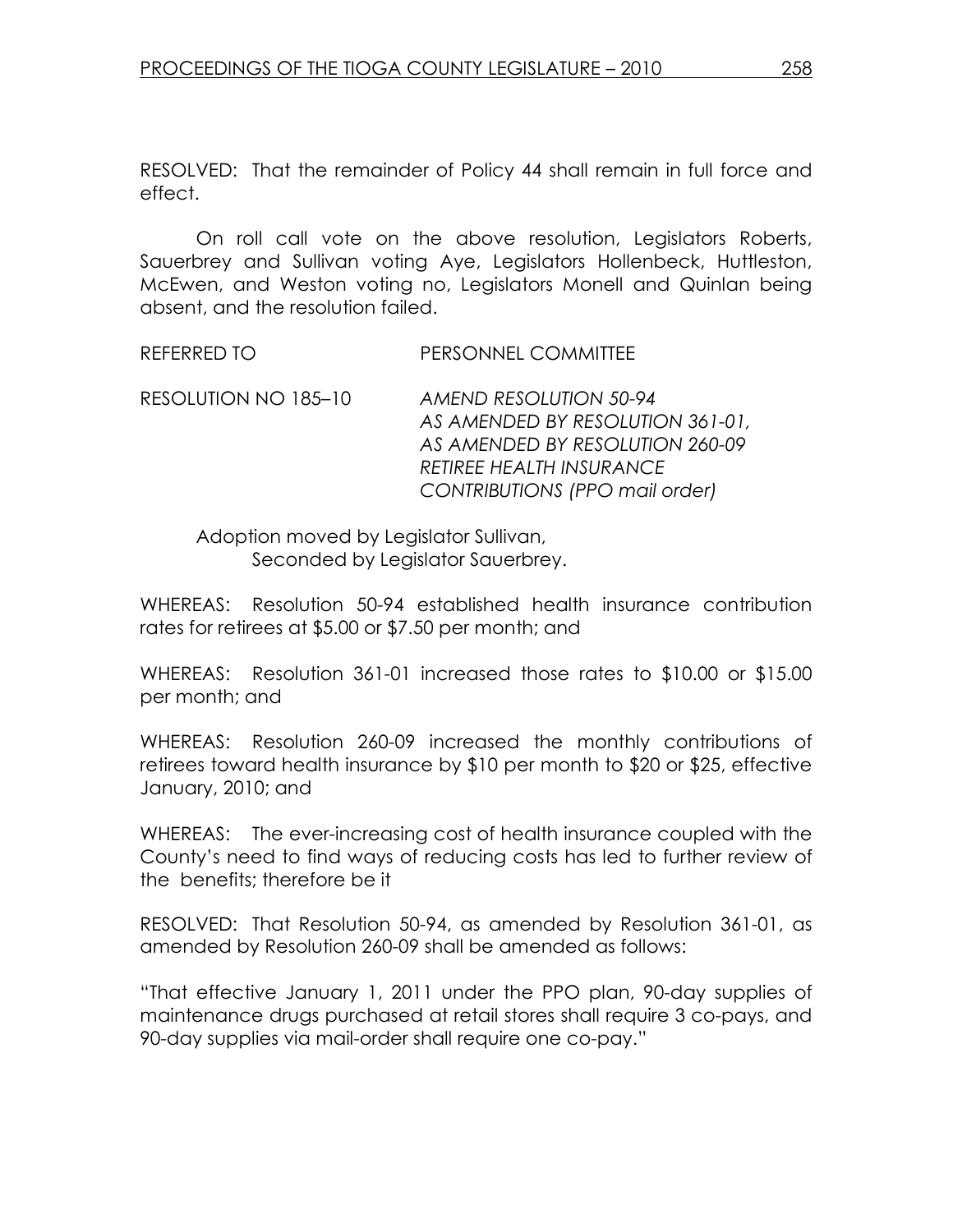On roll call vote on the above resolution Legislators Roberts, Sauerbrey, Sullivan, Hollenbeck and Weston voting Aye, Legislators Huttleston and McEwen voting no, Legislators Monell and Quinlan being absent, and the resolution was adopted.

REFERRED TO PERSONNEL COMMITTEE

RESOLUTION NO 186–10 AMEND RESOLUTION 50-94 AS AMENDED BY RESOLUTION 361-01, AS AMENDED BY RESOLUTION 260-09 RETIREE HEALTH INSURANCE CONTRIBUTIONS (Classic Blue)

 Adoption moved by Legislator Hollenbeck, Seconded by Legislator Sauerbrey.

WHEREAS: Resolution 50-94 established health insurance contribution rates for retirees at \$5.00 or \$7.50 per month; and

WHEREAS: Resolution 361-01 increased those rates to \$10.00 or \$15.00 per month; and

WHEREAS: Resolution 260-09 increased the monthly contributions of retirees toward health insurance by \$10 per month to \$20 or \$25, effective January, 2010; and

WHEREAS: The ever-increasing cost of health insurance coupled with the County's need to find ways of reducing costs has led to further review of the contributions; and

WHEREAS: Since 2005, Tioga County has made a less-expensive health plan available to retirees as a voluntary option; and

WHEREAS: The less-expensive plan provides excellent coverage as well; and

WHEREAS: To date, there has been no difference in the retiree contribution rate for the different plans and it is believed that until such time there is such an incentive to change to the less-expensive plan, change is unlikely; therefore be it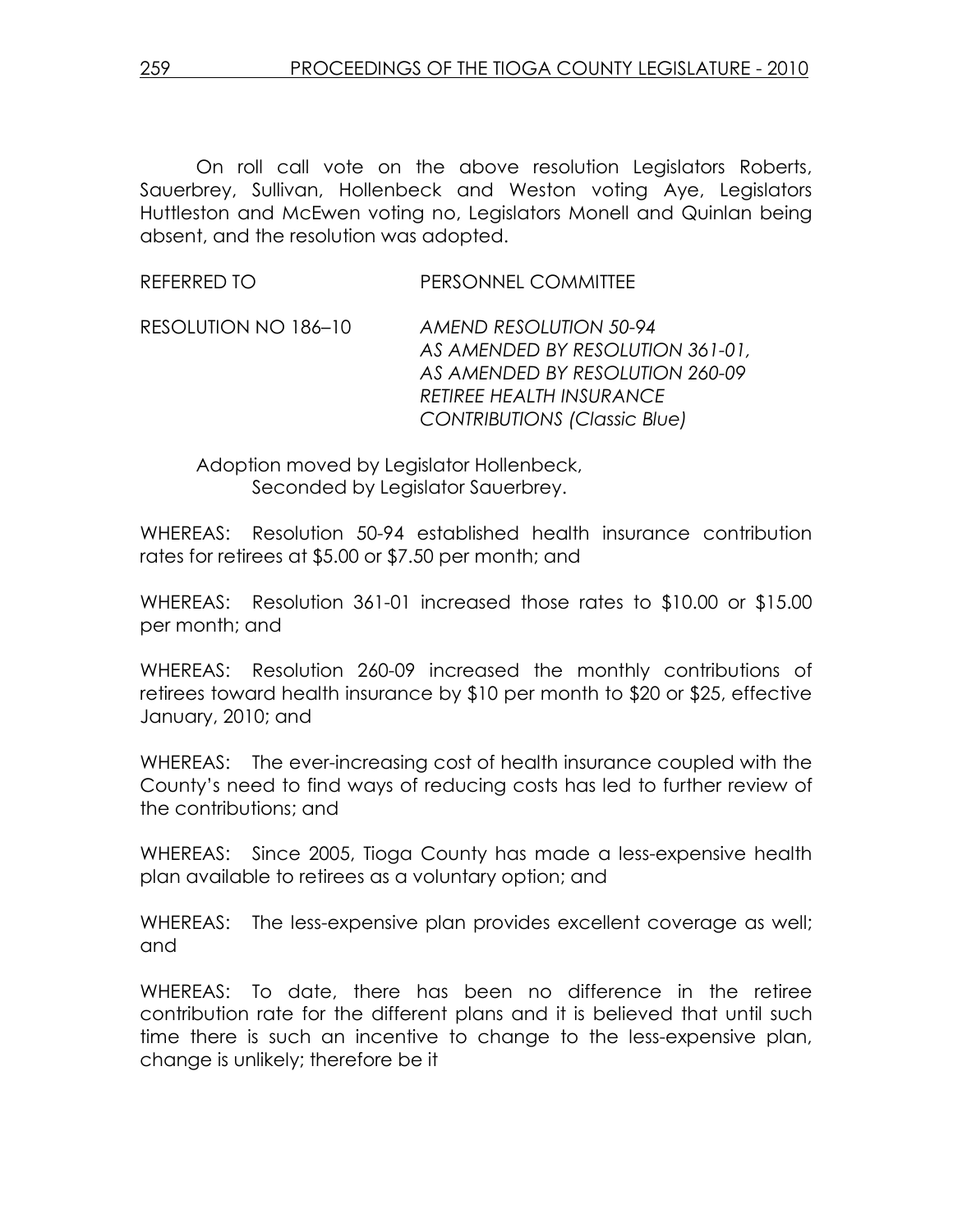RESOLVED: That Resolution 50-94, as amended by Resolution 361-01, as amended by Resolution 260-09 shall be amended as follows:

"That effective January 2011, any retiree who continues enrollment in the Classic Blue plan shall pay the \$20 or \$25 monthly contribution plus the difference between the monthly premiums of the Excellus Classic Blue product and the Excellus PPO Option H-Split Product."

> Roll Call: Ayes 07 Noes 00 Absent 02 CARRIED

REFERRED TO: LEGAL COMMITTEE

PERSONNEL COMMITTEE

RESOLUTION NO. 187-10 BACKFILL PART TIME 3RD ASSISTANT DISTRICT ATTORNEY POSITION; AUTHORIZE HIRING WAIVER DISTRICT ATTORNEY'S OFFICE

 Adoption moved by Legislator McEwen, Seconded by Legislator Hollenbeck.

WHEREAS: The part-time 3<sup>rd</sup> Assistant District Attorney position became vacant on August 16, 2010, due to Judy Quigley accepting appointment as County Attorney; and

WHEREAS: The District Attorney received verbal authorization at the August 19, 2010, Legislative work session to recruit for said position; and

WHEREAS: The District Attorney has identified Cheryl Mancini as an attorney who has 11 years of applicable work experience from prior employment with the Broome County District Attorney's Office; therefore be it

RESOLVED: That the District Attorney is hereby granted a waiver from the 60-day Hiring Delay for the part-time 3rd Assistant District Attorney position and is authorized to appoint Cheryl Mancini effective September 15, 2010, at an annual salary of \$30,908, and be it further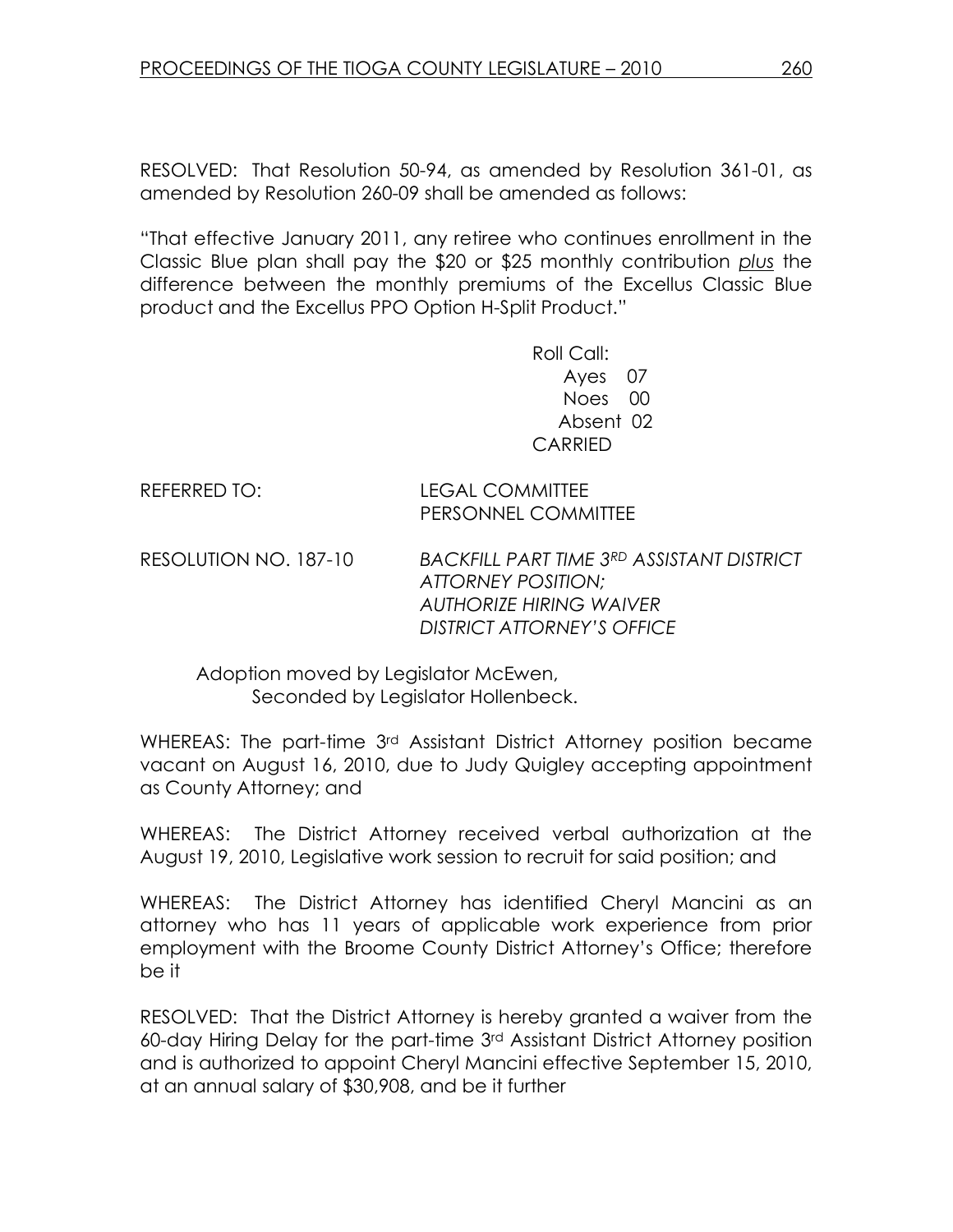RESOLVED: That Ms. Mancini will not be eligible for a salary increase until her 6 month anniversary due to her date of hire (in accordance with County Policy 44), and that said increase will be dependent upon the results of her performance evaluation done at that time.

> Roll Call: Ayes 07 Noes 00 Absent 02 CARRIED

REFERRED TO: PERSONNEL COMMITTEE FINANCE COMMITTEE

RESOLUTION NO. 188-10 AUTHORIZE DONATION OF VACATION DAYS (HHS DEPARTMENTS)

 Adoption moved by Legislator Huttleston, seconded by Legislator Hollenbeck.

WHEREAS: Sarah Gunther, Typist in the Department of Social Services, has personal circumstances that will cause her to be out of work from August 16, 2010 through approximately September 24, 2010; and

WHEREAS: Ms. Gunther does not have enough vacation time to cover this entire absence; and

WHEREAS: Health and Human Services employees are willing to donate their vacation time for Ms. Gunther's use; and

WHEREAS: The County believes it is important and appropriate to support Ms. Gunther during this time; therefore be it

RESOLVED: That Ms. Gunther shall be required to liquidate all her vacation time, but then shall have vacation days donated by HHS employees made available to her for any remaining portion of her absence from August 30, 2010 through approximately September 24, 2010; and be it further

RESOLVED: That in the event Ms. Gunther returns to work earlier than September 24, 2010, access to donated leave will end; and be it further